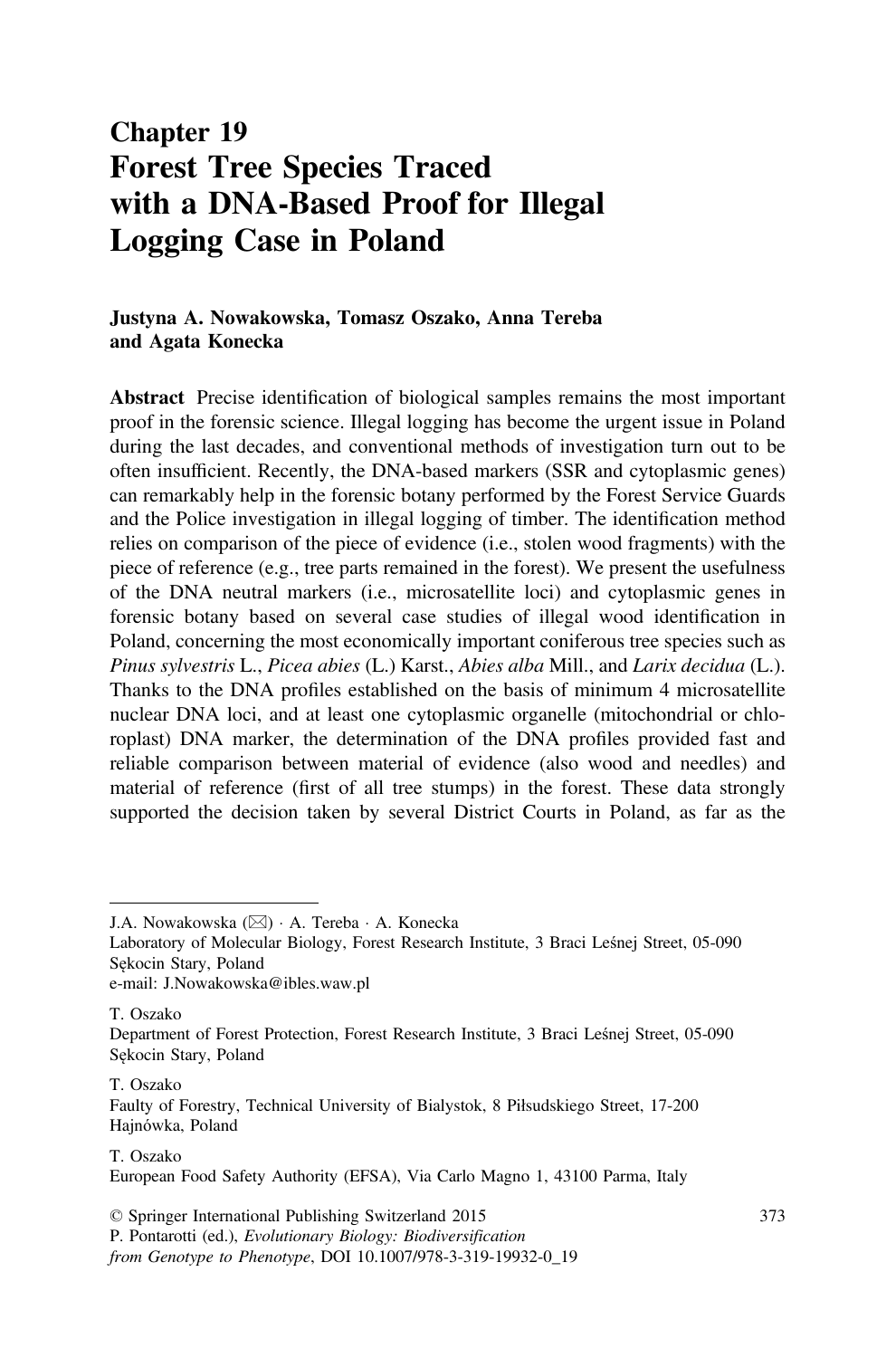identification of wood samples was proved with a high probability (approximately 98–99 %). The aim of the below publication is to present Polish case study on DNA use to fight illegal logging which became very successful among foresters.

# 19.1 Introduction

Production of quicker and larger ships as well as globalization phenomenon stimulates a rapid increase of worldwide trade. The wood as a raw material was recently recognized as renewable source of energy. The pattern of traditional division among wood constructing and pulp and paper industry has changed because the new customers appeared on the market dealing with biofuels and biorefineries. They strongly compete with wood panel industry using even wood residues left after tree harvesting, e.g., to produce particle boards. At the same time, societies in developed countries prefer to conserve high forests rather than mobilize their exploitation. New values such as tourism and recreation, and picking berries or mushrooms are going to become fully marketable goods, soon. The international agreements concerning sequestration of  $CO<sub>2</sub>$  also limit the use of forests. The fast increment of human population which will reach 9 billion in 2050 will only increase demand on wood and its products. The price of wood timber significantly increased during last years and became precious product being willingly harvested illegally and smuggled to Europe. It causes steady diminishing of the world forest area. Forest area covers c.a. 30 % of the world's land surface, providing renewable fuel, wood, timber, and bark [\(www.fao.org](http://www.fao.org)). Moreover, it offers many forest externalities such as a source of medicinal products, carbon sequestration, water protection, and habitat for many terrestrial species. In this sense, the illegal logging is much more than only a value of wood timber. It causes a major problem for many timber-producing developing countries, including the environmental damage; it promotes pathogen and pest transport and generates costs of billions of dollars in government's lost revenue. The international trade of illegally logged wood is a major problem for the countries legally producing timber in many Southeast Asian and South American countries. It is estimated that around 20 % of illegally harvested wood timber is reaching European Union. Without stopping the deforestation phenomenon, it is not possible to meet Europe's 2020 goal on the reduction of greenhouse gases by 20 %.

The European Commission decided to tackle with this topic as its priority and developed proper legislation. Firstly, the action was based on voluntary agreements (FLEGT) and recently thanks to the new EU Timber Regulation. The European Union Regulation No 995/2010 of the European Parliament and of the Council<sup>1</sup>

<sup>&</sup>lt;sup>1</sup>Regulation (EU) No 995/2010 of the European Parliament and of the Council of 20 October 2010 laying down the obligations of operators who place timber and timber products on the market. Official Journal of the European Union L 295/23-34.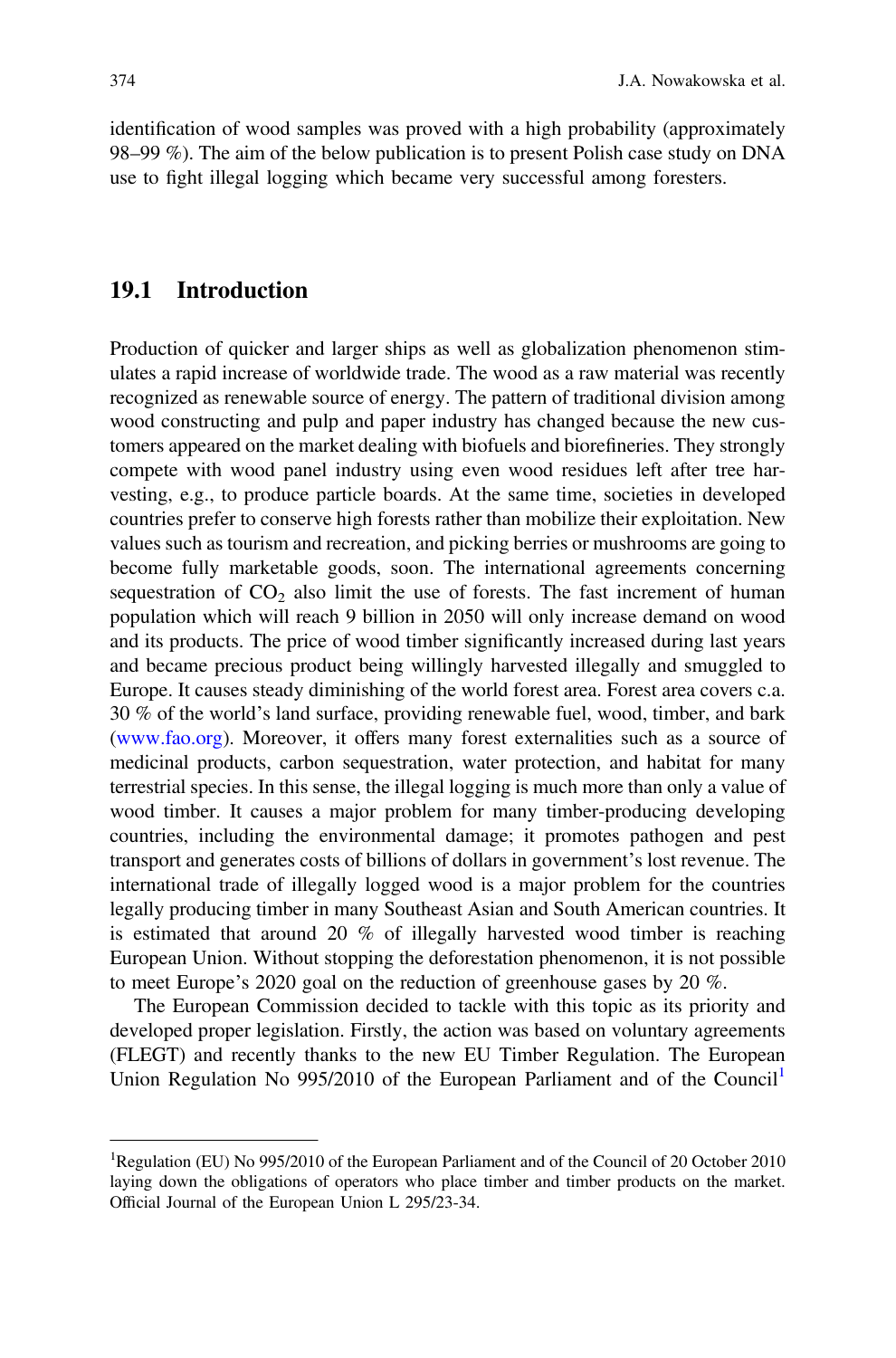also known as the (illegal) Timber Regulation (EUTR) laid down the obligations of operators who place timber and timber products on the market. The Regulation entered into application on March 3, 2013. It counters the trade in illegally harvested timber and timber products. The wood stolen from the forest is equally treated as those wood timbers from which the VAT is not paid or the wood was harvested from the stand managed in non-sustainable way (e.g., too much cuttings). The EU Timber Regulation covers a wide range of timber products listed in its Annex using EU Custom's code nomenclature. If this initiative has to slow down or stop deforestation process in endanger parts of the world, the scientists should support policy makers with the proper tools. Such a chance is given by the quickly developing genetics and DNA-analyzing technologies (e.g., New-Generation Sequencing). Recent advances in forensic genetics provide unique opportunity for such an investigation, which is the focus of this chapter.

# 19.2 Scientific Bases for the Genetic Tool to Combat the Illegal Harvesting and Trade

It is estimated that timber theft generates annually the greatest losses (among other forms of crimes) incurred by the Polish State Forests, and thieves stay unpunished for such misconduct (Nowakowska and Pasternak [2014\)](#page-14-0). Since far, the dendrochronological methods are used to trace illegal tree cuttings. The advantage of this technique basically resides in approximate data indication when the illegal cutting occurred ([Yaman and Akkemik](https://www.researchgate.net/publication/288556182_The_use_of_dendrochronological_method_in_dating_of_illegal_tree_cuttings_in_Turkey_A_case_study?el=1_x_8&enrichId=rgreq-5e64e6b2a9d8af8d1fccd5f35eacb76c-XXX&enrichSource=Y292ZXJQYWdlOzI4MDczMDEzODtBUzozNjQ4MTM5MTUwNDk5ODhAMTQ2Mzk4OTgyMzQ1Mg==) [2009\)](#page-15-0). But, the insufficient number or lack of clear annual rings due to wood decay severely limits the use of dendrochronological identification of wood samples.

Recently, the forensic botany has become a useful tool, which can help to save forest resources. The method based on the developed set of DNA markers to identify timber genetic profiles could then provide new evidence in a litigation cases faced by the Forest Guard Service or the Police. It is based on the rule that each organism genome contains a large amount of DNA that represents a huge dataset for genetic profiling. For the first time the DNA-based proof was used to determine the identity of a crime perpetrator in United Kingdom (Seton [1988](#page-14-0)), nearly 20 years after the discovery of the DNA molecules in human cells. Molecular markers can solve the problem of illegal logging as far as DNA molecules are well conserved in wood during harvesting and processing, and the nucleic acid isolation follows standardized methods. The noncoding DNA fragments are a source of variation (polymorphism) of an organism and constitute unique characteristics (pattern) of an individual. Many changes occurring at the DNA molecule level result from a single base-pair mutation, deletions, or substitutions of nucleic acids during replication errors. If those mistakes in gene structure are transmitted to the progeny, the phylogenetic study confirming the relationship of people with animals in the parental line is possible.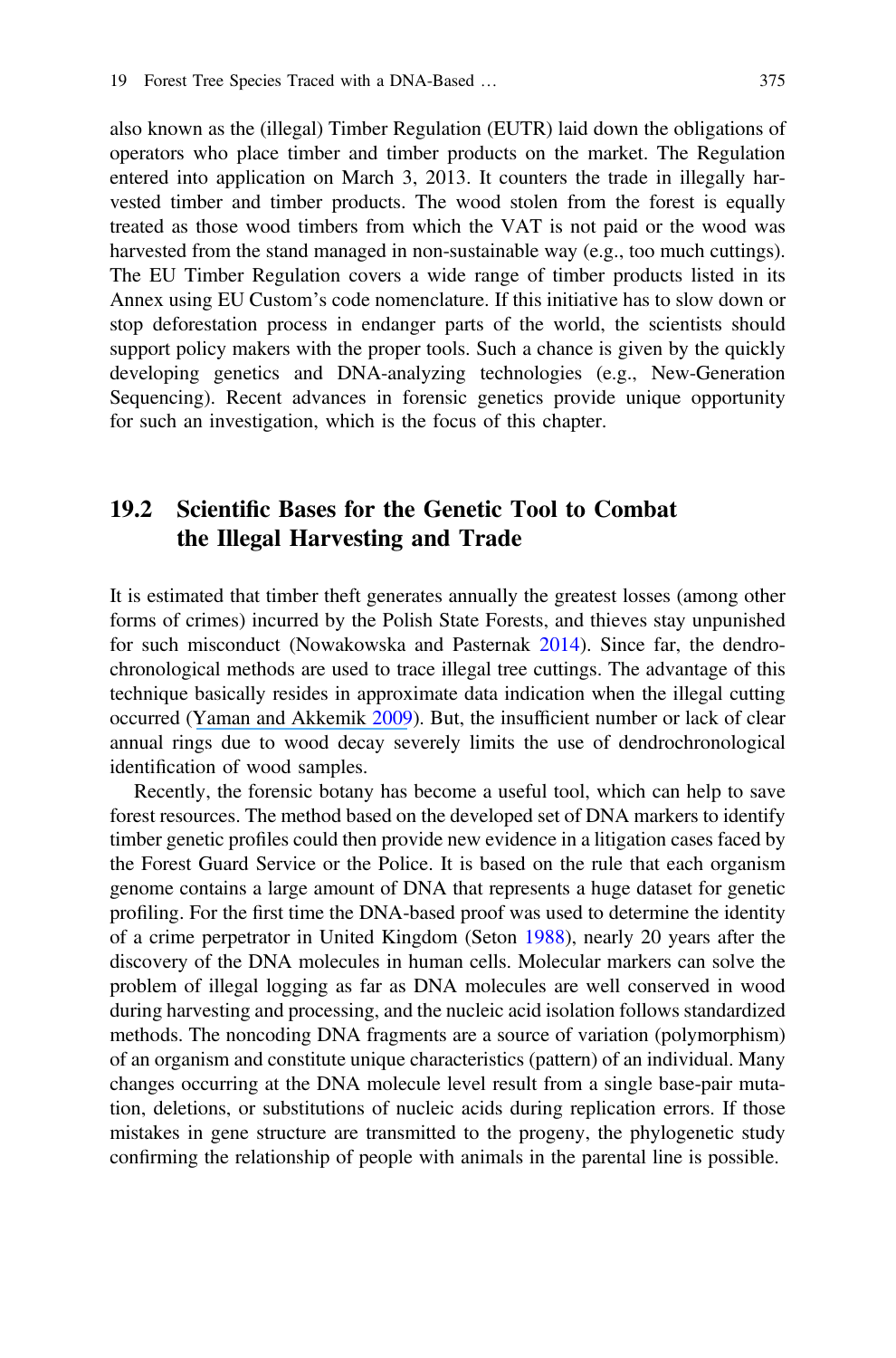Particularly, the microsatellite sequences, known as short sequence repeats (SSR) or short tandem repeats (STR), are prone to the genetic identification at the individual level. The conifer's microsatellite sequences are randomly distributed in the whole genome. The repeated base-pair motifs mostly occur around intergenic regions, in other repeat elements such as satellites or retro-elements. Uneven distribution of repeat motifs may be connected with their functional role in gene expression of some of them, and this kind of distribution has been reported for eukaryotic genomes (Echt and May-Marquardt [1997\)](#page-14-0). For example, motifs  $(AC)<sub>n</sub>$ and  $(AG)$ <sub>n</sub> occur in different parts of conifer genomes, and this distribution is conserved in gymnosperms (Smith and Devey [1994](#page-14-0); [Schmidt et al.](https://www.researchgate.net/publication/226046262_The_Contribution_of_Short_Repeats_of_Low_Sequence_Complexity_to_Large_Conifer_Genomes?el=1_x_8&enrichId=rgreq-5e64e6b2a9d8af8d1fccd5f35eacb76c-XXX&enrichSource=Y292ZXJQYWdlOzI4MDczMDEzODtBUzozNjQ4MTM5MTUwNDk5ODhAMTQ2Mzk4OTgyMzQ1Mg==) [2000](#page-14-0)). The precise identification of biological samples based on microsatellite loci remains a crucial proof in forensic science, including animal and human probes ([Schmidt](https://www.researchgate.net/publication/226046262_The_Contribution_of_Short_Repeats_of_Low_Sequence_Complexity_to_Large_Conifer_Genomes?el=1_x_8&enrichId=rgreq-5e64e6b2a9d8af8d1fccd5f35eacb76c-XXX&enrichSource=Y292ZXJQYWdlOzI4MDczMDEzODtBUzozNjQ4MTM5MTUwNDk5ODhAMTQ2Mzk4OTgyMzQ1Mg==) [et al.](https://www.researchgate.net/publication/226046262_The_Contribution_of_Short_Repeats_of_Low_Sequence_Complexity_to_Large_Conifer_Genomes?el=1_x_8&enrichId=rgreq-5e64e6b2a9d8af8d1fccd5f35eacb76c-XXX&enrichSource=Y292ZXJQYWdlOzI4MDczMDEzODtBUzozNjQ4MTM5MTUwNDk5ODhAMTQ2Mzk4OTgyMzQ1Mg==) [2000\)](#page-14-0). In many genomes, the microsatellites in general arise by interaction between DNA motifs or can be carried by the transposons. They mutate by replication slippage and unequal crossing over during the recombination. After the mutation process, the SSRs can reach expansion equilibrium and random mutations, which can lead to break repetitive patterns or the mutation accumulation in some parts of genome (Buschiazzo and Gemmell [2006](#page-14-0)). Such a phenomenon can be connected with the replacing of the interrupt repetitive motives in particular hot spots (Buschiazzo and Gemmell [2006\)](#page-14-0). So far, a few of STR-rich regions were studied in plants, mostly in nuclear genome ([Karhu et al.](https://www.researchgate.net/publication/12637290_Rapid_Expansion_of_Microsatellite_Sequences_in_Pines?el=1_x_8&enrichId=rgreq-5e64e6b2a9d8af8d1fccd5f35eacb76c-XXX&enrichSource=Y292ZXJQYWdlOzI4MDczMDEzODtBUzozNjQ4MTM5MTUwNDk5ODhAMTQ2Mzk4OTgyMzQ1Mg==) [2000\)](#page-14-0), but they were also observed in mitochondrial DNA ([Jaramillo-Correa et al.](https://www.researchgate.net/publication/235522645_Evolution_of_an_Ancient_Microsatellite_Hotspot_in_the_Conifer_Mitochondrial_Genome_and_Comparison_with_Other_Plants?el=1_x_8&enrichId=rgreq-5e64e6b2a9d8af8d1fccd5f35eacb76c-XXX&enrichSource=Y292ZXJQYWdlOzI4MDczMDEzODtBUzozNjQ4MTM5MTUwNDk5ODhAMTQ2Mzk4OTgyMzQ1Mg==) [2013\)](#page-14-0).

# 19.3 Genetics to Provide Evidence for the Courts

Forensic genetics aims to provide evidence in criminal cases basing on the characteristics of the genetic code of the seized material (collected at the crime scene) and the reference one (taken from the alleged perpetrator). The analysis of the genetic profiles for forensic case work includes all kind of organisms ranging from humans and animals, to insects, microorganisms, and plants. The plant material can generate very discriminating DNA profiles as far as their genomes are the biggest among all living organisms. This allows the match of the biological evidence from the scene of crime to an individual with a high degree of confidence.

The forensic botany compares the DNA profiles between the tree tissue (wood, needles as material of evidence) and tree stumps (material of reference) in the forest (Fig. [19.1\)](#page-4-0). The phenomenon of illegal logging has become an urgent issue to be solved in Polish forestry during the last decades, and conventional methods of investigation often turned out to be insufficient. The DNA-based proof becomes of great assistance in many investigations performed by the Polish Forest Service Guards, District Courts, and the Police. The basic identification method relies on the comparison of the piece of evidence (i.e., wood fragments originating from the stolen timber) with the piece of reference (e.g., stumps remained in the forest stand). A small amount of material (100 mg of wood, leaves, or needles) collected in the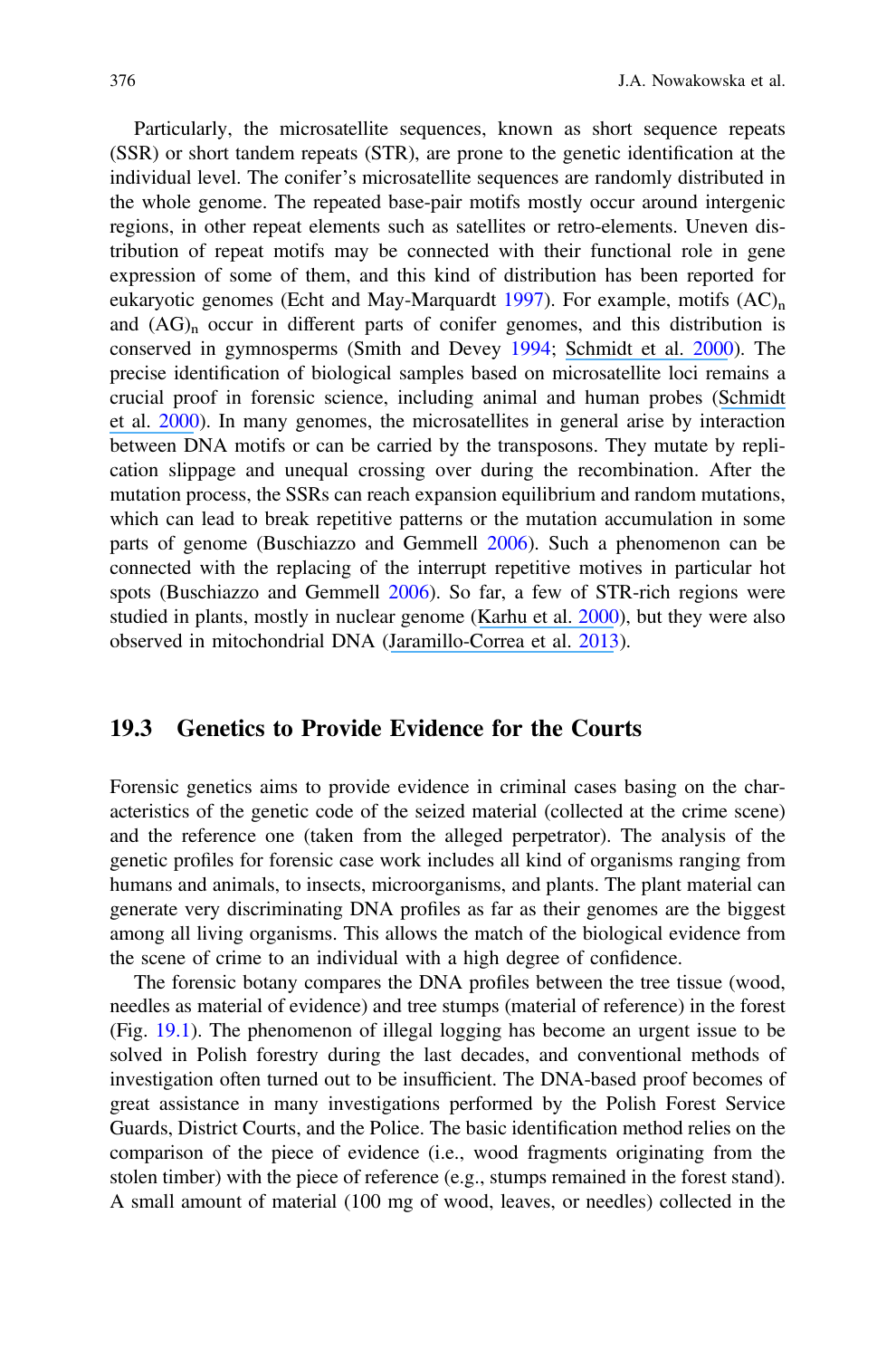<span id="page-4-0"></span>

Fig. 19.1 General scheme of genetic profile comparison in wood sample identification procedure

field is required for biochemical analyses. The most frequent cases of illegal conifer wood identification in Poland concern Scots pine, Norway spruce, European silver fir, and European larch. Basic methodology for the DNA study relies on the following stages, i.e., DNA extraction (based on the lysis of cell walls), DNA amplification via polymerase chain reaction (PCR) method with specific primers for nuclear microsatellite or organelle alleles, genotyping of the PCR products in automated sequencer, and finally comparison of the DNA profiles obtained for all samples. This method avoids timely collection of data such as tree age, diameter, height, and thickness, although such a piece of information may be advantageous in wood identification process.

# 19.4 Difficulties Occurring in DNA-Based Analyses of Wood

The main difficulty in DNA-based analyses remains in proper DNA extraction method from wood tissues, because of the high amount of polysaccharides and polyphenolic compound residuals which inhibit the Taq polymerase during the PCR ([Tibbits et al.](https://www.researchgate.net/publication/225733360_A_rapid_method_for_tissue_collection_and_high_throughput_genomic_DNA_isolation_from_mature_trees?el=1_x_8&enrichId=rgreq-5e64e6b2a9d8af8d1fccd5f35eacb76c-XXX&enrichSource=Y292ZXJQYWdlOzI4MDczMDEzODtBUzozNjQ4MTM5MTUwNDk5ODhAMTQ2Mzk4OTgyMzQ1Mg==) [2006\)](#page-15-0). The removal of those contaminants guarantees the success of further amplification and accurateness of DNA fragment (allele or gene) detection after the capillary electrophoresis performed in automated sequencer. Many methods of DNA extraction from plant tissue (including wood) have been proposed, e.g., CTAB-based isolation described by Doyle and Doyle ([1990\)](#page-14-0),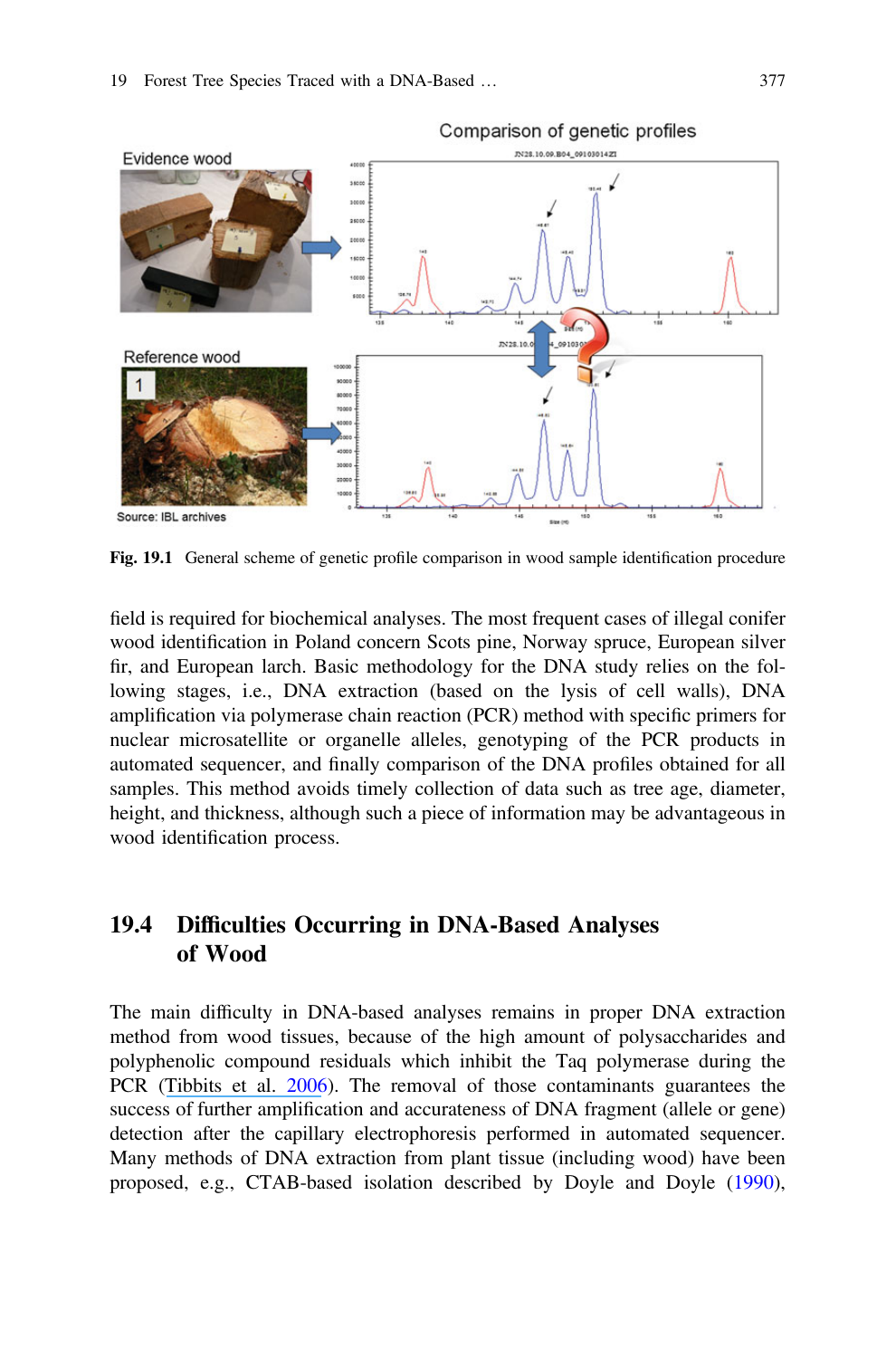DNeasy Plant Mini Kit (Qiagen®) used by Dumolin-Lapègue et al. [\(1999](#page-14-0)), and MagAttract 96 DNA Plant Core Kit (Qiagen®) ([Rachmayanti et al.](https://www.researchgate.net/publication/225750890_Extraction_amplification_and_characterization_of_wood_DNA_from_Dipterocarpaceae?el=1_x_8&enrichId=rgreq-5e64e6b2a9d8af8d1fccd5f35eacb76c-XXX&enrichSource=Y292ZXJQYWdlOzI4MDczMDEzODtBUzozNjQ4MTM5MTUwNDk5ODhAMTQ2Mzk4OTgyMzQ1Mg==) [2006](#page-14-0)). Those methods yielded c.a.  $2 \mu$ g of DNA per 50–100 mg of dried wood sample suitable for nuclear and organelle DNA amplification. The tissue type, i.e., cambium, sapwood, or hardwood, can generate different yield of the DNA molecules, in favor of cambial cells in Pinus radiata ([Tibbits et al.](https://www.researchgate.net/publication/225733360_A_rapid_method_for_tissue_collection_and_high_throughput_genomic_DNA_isolation_from_mature_trees?el=1_x_8&enrichId=rgreq-5e64e6b2a9d8af8d1fccd5f35eacb76c-XXX&enrichSource=Y292ZXJQYWdlOzI4MDczMDEzODtBUzozNjQ4MTM5MTUwNDk5ODhAMTQ2Mzk4OTgyMzQ1Mg==) [2006](#page-15-0)) and Quercus robur (Nowakowska [2011\)](#page-14-0). Good-quality DNA was also extracted by Asif and Cannon [\(2005](#page-13-0)) and [Tibbits et al. \(](https://www.researchgate.net/publication/225733360_A_rapid_method_for_tissue_collection_and_high_throughput_genomic_DNA_isolation_from_mature_trees?el=1_x_8&enrichId=rgreq-5e64e6b2a9d8af8d1fccd5f35eacb76c-XXX&enrichSource=Y292ZXJQYWdlOzI4MDczMDEzODtBUzozNjQ4MTM5MTUwNDk5ODhAMTQ2Mzk4OTgyMzQ1Mg==)[2006](#page-15-0)[\)](https://www.researchgate.net/publication/225733360_A_rapid_method_for_tissue_collection_and_high_throughput_genomic_DNA_isolation_from_mature_trees?el=1_x_8&enrichId=rgreq-5e64e6b2a9d8af8d1fccd5f35eacb76c-XXX&enrichSource=Y292ZXJQYWdlOzI4MDczMDEzODtBUzozNjQ4MTM5MTUwNDk5ODhAMTQ2Mzk4OTgyMzQ1Mg==), who supplemented the classical CTAB method with buffer containing NaCl and BSA effectively removing coextracted contaminants. In our case study, the DNeasy Plant Mini Kit (Qiagen®) used for Scots pine, NucleoSpin Plant II (Macherey-Nagel®) applied for Norway spruce, and Phire® Plant Direct PCR kit (Finnzymes®) method used in case of European silver fir and European larch wood resulted in correct amplification patterns of the studied forensic samples.

Generally, the DNA molecules are well preserved in the recently seized wood material. The best DNA isolation is achieved with an actively growing plant tissue (i.e., leaves, needles, buds), while the wood material seized in the field is often subjected to unfavorable climatic conditions during weeks or months. A potential problem occurs with ancient and/or potentially damaged DNA extracted from low amounts of tissues, which leads to the artefacts due to polymerase errors occurring during the amplification process. In many cases, chloroplast or mitochondrial DNA molecules represented by numerous copies per cell even in 100-year-old wooden material provide better templates for the PCRs than the nuclear genome being present in only two copies in each cell and being susceptible to all types of mutations (Dumolin-Lapègue et al. [1999](#page-14-0)). During archaeological investigations, cytoplasmic markers helped in the study of the geographical origin or taxonomic status of wood used in buildings, furniture, handcrafts, or barrels ([Marco et al.](https://www.researchgate.net/publication/284300651_Relationship_between_geographical_origin_and_chemical_composition_of_wood_for_oak_barrels?el=1_x_8&enrichId=rgreq-5e64e6b2a9d8af8d1fccd5f35eacb76c-XXX&enrichSource=Y292ZXJQYWdlOzI4MDczMDEzODtBUzozNjQ4MTM5MTUwNDk5ODhAMTQ2Mzk4OTgyMzQ1Mg==) [1994](#page-14-0)[;](https://www.researchgate.net/publication/284300651_Relationship_between_geographical_origin_and_chemical_composition_of_wood_for_oak_barrels?el=1_x_8&enrichId=rgreq-5e64e6b2a9d8af8d1fccd5f35eacb76c-XXX&enrichSource=Y292ZXJQYWdlOzI4MDczMDEzODtBUzozNjQ4MTM5MTUwNDk5ODhAMTQ2Mzk4OTgyMzQ1Mg==) [Asif and Cannon](https://www.researchgate.net/publication/227123859_DNA_extraction_from_processed_wood_A_case_study_for_the_identification_of_an_endangered_timber_species_Gonystylus_bancanus?el=1_x_8&enrichId=rgreq-5e64e6b2a9d8af8d1fccd5f35eacb76c-XXX&enrichSource=Y292ZXJQYWdlOzI4MDczMDEzODtBUzozNjQ4MTM5MTUwNDk5ODhAMTQ2Mzk4OTgyMzQ1Mg==) [2005](#page-13-0)).

# 19.5 Cases of Different Forest Tree Species Recognition by DNA Method

In 2013, five Scots pine samples were seized by the Forest Service Guard in the Forest District of G. in Poland (Table [19.1\)](#page-6-0) and sent to the Laboratory of Molecular Biology (LMB) in FRI (IBL, Poland) for relevant genetic analyses. The genomic DNA was extracted with DNeasy Plant 250 Kit (Qiagen®) according to manufacturer's instructions. Six nuclear microsatellite loci were amplified, i.e., SPAG 7.14, SPAC 11.4, SPAC 11.6, and SPAC 12.5 ([Soranzo et al.](https://www.researchgate.net/publication/13551886_Characterisation_of_microsatellite_loci_in_Pinus_sylvestris_L?el=1_x_8&enrichId=rgreq-5e64e6b2a9d8af8d1fccd5f35eacb76c-XXX&enrichSource=Y292ZXJQYWdlOzI4MDczMDEzODtBUzozNjQ4MTM5MTUwNDk5ODhAMTQ2Mzk4OTgyMzQ1Mg==) [1998](#page-14-0)), and SsrPt-ctg4363, Rptest11 ([Chagn](https://www.researchgate.net/publication/8266177_Cross_species_transferability_and_mapping_of_genomic_and_cDNA_SSRs_in_pines?el=1_x_8&enrichId=rgreq-5e64e6b2a9d8af8d1fccd5f35eacb76c-XXX&enrichSource=Y292ZXJQYWdlOzI4MDczMDEzODtBUzozNjQ4MTM5MTUwNDk5ODhAMTQ2Mzk4OTgyMzQ1Mg==)é et al. [2004](#page-14-0)) according to the LMB procedures ([Nowakowska](https://www.researchgate.net/publication/259829353_Application_of_DNA_markers_against_illegal_logging_as_a_new_tool_for_the_Forest_Guard_Service?el=1_x_8&enrichId=rgreq-5e64e6b2a9d8af8d1fccd5f35eacb76c-XXX&enrichSource=Y292ZXJQYWdlOzI4MDczMDEzODtBUzozNjQ4MTM5MTUwNDk5ODhAMTQ2Mzk4OTgyMzQ1Mg==) [2011\)](#page-14-0). Eight chloroplast microsatellite DNA markers, i.e., PCP26106, PCP30277, PCP36567, PCP450712, PCP719872, PCP873142, Pt302042, and Pt71936 ([Provan et al.](https://www.researchgate.net/publication/13499830_Gene-pool_variation_in_Caledonian_and_European_Scots_pine_Pinus_sylvestris_L_revealed_by_chloroplast_simple-sequence_repeats?el=1_x_8&enrichId=rgreq-5e64e6b2a9d8af8d1fccd5f35eacb76c-XXX&enrichSource=Y292ZXJQYWdlOzI4MDczMDEzODtBUzozNjQ4MTM5MTUwNDk5ODhAMTQ2Mzk4OTgyMzQ1Mg==) [1998,](#page-14-0) [Vendramin et al.](https://www.researchgate.net/publication/297258354_A_set_of_primers_for_the_amplification_of_20_chloroplast_microsatellites_in_Pinaceae?el=1_x_8&enrichId=rgreq-5e64e6b2a9d8af8d1fccd5f35eacb76c-XXX&enrichSource=Y292ZXJQYWdlOzI4MDczMDEzODtBUzozNjQ4MTM5MTUwNDk5ODhAMTQ2Mzk4OTgyMzQ1Mg==) [1996](#page-15-0)), were analyzed in order to generate the DNA profile of the samples.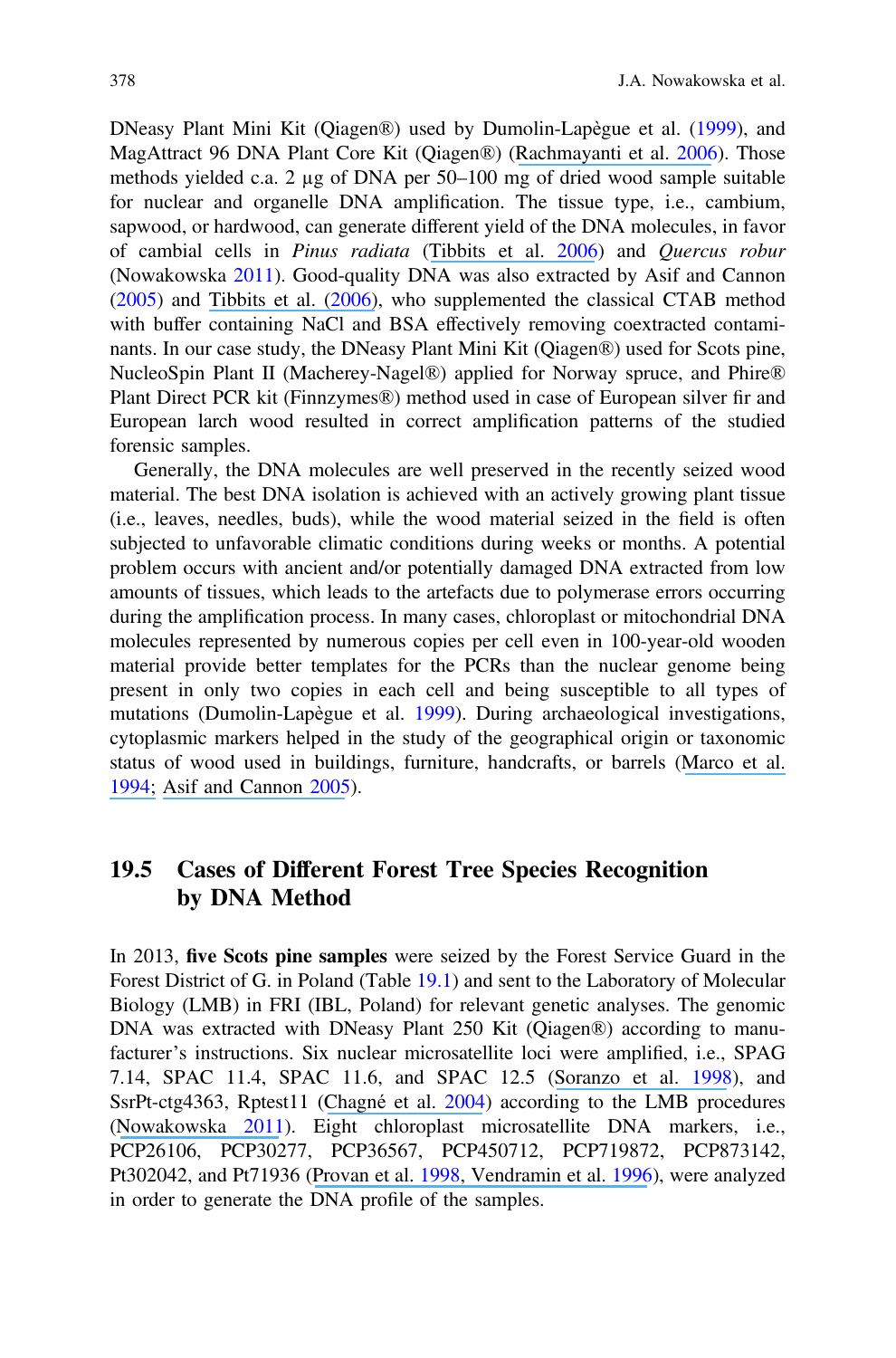<span id="page-6-0"></span>

|               | <b>Table 19.1</b> Genetic profiles of evidence and reference wood samples of Scots pine with 6 nuclear <sup>1)</sup> and 8 chloroplast <sup>2)</sup> microsatellite DNA markers |             |                         |                  |                         |                  |                         |                |                  |                 |                          |                |                       |                     |
|---------------|---------------------------------------------------------------------------------------------------------------------------------------------------------------------------------|-------------|-------------------------|------------------|-------------------------|------------------|-------------------------|----------------|------------------|-----------------|--------------------------|----------------|-----------------------|---------------------|
| Ż.            | Material <sup>a</sup>                                                                                                                                                           |             | SPAG 7.14 <sup>1)</sup> |                  | SPAC 12.5 <sup>1)</sup> |                  | SPAC 11.4 <sup>1)</sup> |                | SPAC 11.6        |                 | SsrPt-ctg<br>$4363^{11}$ |                | Rptest11 <sup>1</sup> |                     |
|               | Evidence wood                                                                                                                                                                   |             | 199                     | 225              | $\overline{131}$        | 197              | $\overline{14}$         | 146            | 109              | $\overline{14}$ | 96                       | 98             | $\overline{211}$      | 214                 |
|               | Evidence wood                                                                                                                                                                   |             | $\overline{99}$         | 223              | 131                     | 197              | $\overline{11}$         | 146            | 107              | $\overline{14}$ | $\Xi$                    | 103            | $\overline{11}$       | 214                 |
| S             | Evidence wood                                                                                                                                                                   |             | 199                     | 223              | 133                     | 199              | 116                     | $\overline{4}$ | 107              | 141             | 134                      | 138            | 202                   | 205                 |
|               | Reference wood                                                                                                                                                                  |             | $\overline{9}$          | 223              | 131                     | 197              | $\overline{14}$         | $\frac{46}{5}$ | 107              | $\mathbf{H}$    | $\Xi$                    | 103            | $\Xi$                 | $\frac{14}{5}$      |
|               | Reference wood                                                                                                                                                                  |             | 189                     | $\overline{191}$ | 163                     | 165              | 112                     | 118            | 105              | 109             | \$                       | 96             | 193                   | 199                 |
| Ż.            | Material <sup>a</sup>                                                                                                                                                           | PCP         |                         | PCP              |                         | PCP              | PCP                     |                | PCP              |                 | PCP                      | È              | Ĕ                     |                     |
|               |                                                                                                                                                                                 | $26106^{2}$ |                         | $30277^{2}$      |                         | $36567^{2}$      | $45071^{2}$             |                | $71987^{2}$      |                 | $187314^{2}$             | $30204^{2}$    |                       | 71936 <sup>2)</sup> |
|               | Evidence wood                                                                                                                                                                   | 148         |                         | 136              |                         | $\Xi$            | 153                     |                | 109              |                 | 115                      | $\frac{40}{5}$ | 146                   |                     |
|               | Evidence wood                                                                                                                                                                   | 148         |                         | 136              |                         | $\Xi$            | 153                     |                | 109              |                 | 113                      | $\frac{40}{5}$ | 146                   |                     |
| 3             | Evidence wood                                                                                                                                                                   | 148         |                         | 135              |                         | $\Xi$            | 155                     |                | $\overline{109}$ |                 | 113                      | 142            | 148                   |                     |
|               | Reference                                                                                                                                                                       | 148         |                         | 136              |                         | Ξ                | 153                     |                | $\frac{8}{2}$    |                 | $\overline{13}$          | $\frac{40}{5}$ | 146                   |                     |
|               | wood                                                                                                                                                                            |             |                         |                  |                         |                  |                         |                |                  |                 |                          |                |                       |                     |
| $\mathcal{C}$ | Reference wood                                                                                                                                                                  | 147         |                         | 135              |                         | $\overline{110}$ | 155                     |                | 109              |                 | 116                      | 142            | 146                   |                     |
|               | meac<br>acompled motorial comp                                                                                                                                                  |             |                         |                  |                         |                  |                         |                |                  |                 |                          |                |                       |                     |

**Table 19.1** Genetic profiles of evidence and reference wood samples of Scots pine with 6 nuclear<sup>1)</sup> and 8 chloroplast<sup>2)</sup> microsatellite DNA markers Í  $\overline{a}$  $\hat{c}$ l, Ė  $\ddot{\cdot}$  $\overline{a}$  $\overline{a}$  $\overline{\phantom{0}}$  $\ddot{z}$  $\frac{c}{c}$ Į,  $\epsilon$ Į, Ŕ  $\epsilon$ ā

'Sampled material comprises aSampled material comprises

Evidence wood-pieces of wood seized onsite by the Police or the Forest Guard Service Evidence wood—pieces of wood seized onsite by the Police or the Forest Guard Service

Reference wood-a stump from the forest Reference wood—a stump from the forest

Identical profiles are highlighted in bold  ${}^{1}$ Nuclear microsatellite markers  ${}^{2}$ Chloroplast microsatellite markers Identical profiles are highlighted in bold

1)Nuclear microsatellite markers

2)Chloroplast microsatellite markers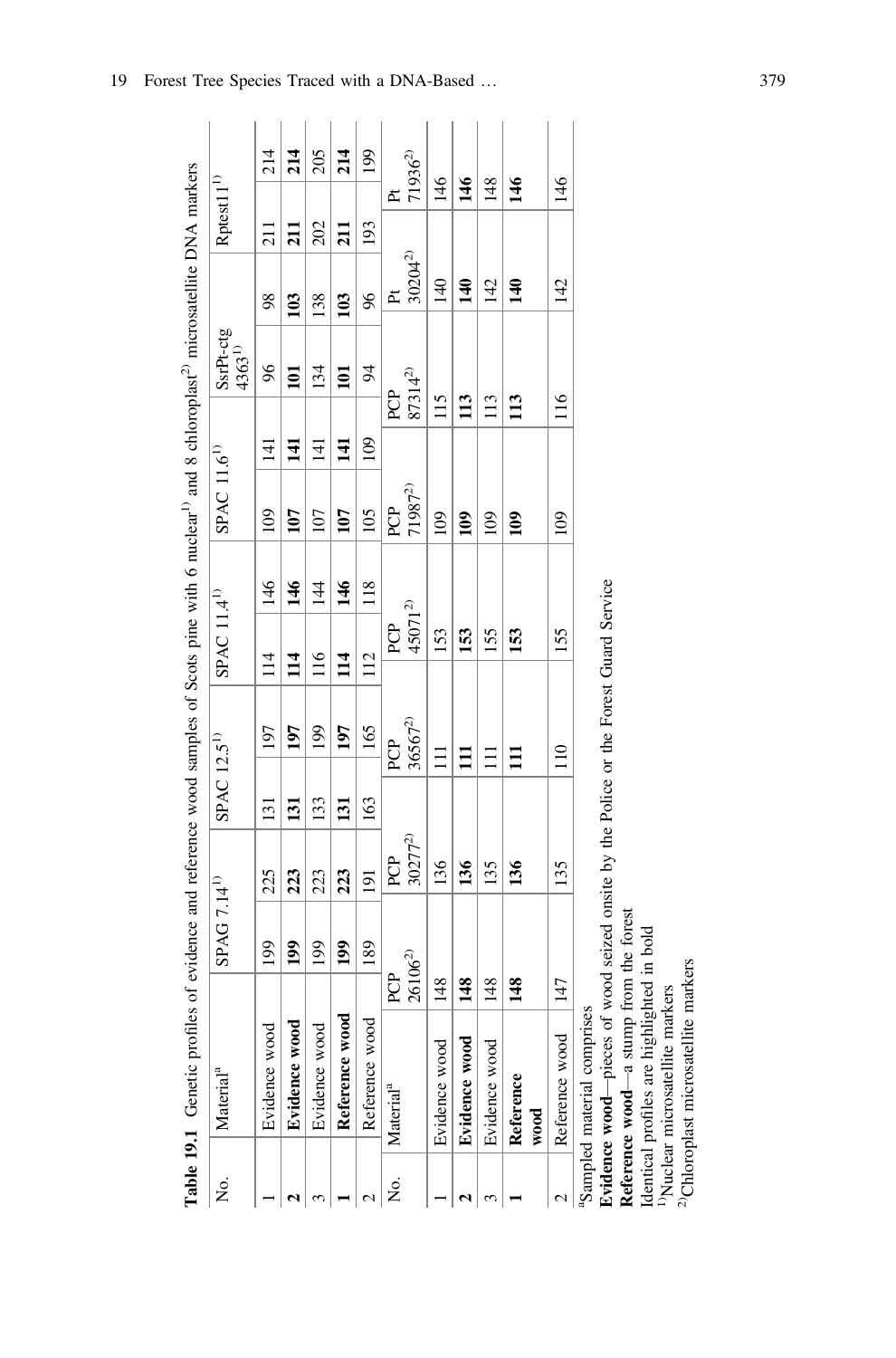| marker |                              |                                                                         |     |                                 |                              |     |                                                                          |               |                     |                |                                              |                                                                                                                             |             |                |               |                                                                             |                 |                 |
|--------|------------------------------|-------------------------------------------------------------------------|-----|---------------------------------|------------------------------|-----|--------------------------------------------------------------------------|---------------|---------------------|----------------|----------------------------------------------|-----------------------------------------------------------------------------------------------------------------------------|-------------|----------------|---------------|-----------------------------------------------------------------------------|-----------------|-----------------|
|        | No.   Material <sup>a</sup>  | $\begin{array}{l}\n\text{EATCI} \\ \text{BO2}^{\text{1)}}\n\end{array}$ |     | $\text{EATCI} \ \text{E3}^{1)}$ | $EATC2$<br>GOS <sup>1)</sup> |     |                                                                          | $apacG3^{10}$ | SpaGCl <sup>1</sup> |                | $\frac{\text{EATC2}}{\text{B02}^{\text{1}}}$ | $\begin{array}{c} \mathbb{E} \mathbf{A} \mathbb{T} \mathbb{C} \mathbb{1} \\ \mathbb{G} \mathbb{2}^{\mathbb{1}} \end{array}$ |             |                |               | $SpaGC2^{1)}$ $SpaG2^{10}$                                                  |                 | $ $ nad $1^{2}$ |
|        | Evidence wood                | $195-1$                                                                 | 195 | 132   135                       | 222                          | 228 | $126$ 130 94 98                                                          |               |                     |                | 194   197                                    |                                                                                                                             | $210$ 213   | $\frac{33}{2}$ | $\frac{1}{8}$ | $\overline{\phantom{0}}$                                                    | 92              |                 |
|        | Reference wood               | 195                                                                     |     | 195   132   135                 | 222                          | 228 | $126$ 130 94                                                             |               |                     | $\frac{8}{1}$  | 194   197                                    | 210   213                                                                                                                   |             | 83             | <b>87</b>     | $\frac{1}{2}$                                                               | $\overline{92}$ |                 |
|        | Reference wood               | 193                                                                     | 201 | 129 135                         | 240                          | 246 | $\begin{array}{ c c c c c } \hline 126 & 130 & 90 \\ \hline \end{array}$ |               |                     | $\frac{8}{10}$ | 182   182                                    |                                                                                                                             | 207 213 105 |                | $\boxed{11}$  | 92                                                                          | 92              |                 |
|        | Reference wood               | 213                                                                     |     | 217   123   123   210           |                              |     |                                                                          |               |                     |                |                                              |                                                                                                                             |             |                |               | 213   146   148   102   104   194   194   180   189   131   133   100   104 |                 |                 |
|        | a Sampled material comprises |                                                                         |     |                                 |                              |     |                                                                          |               |                     |                |                                              |                                                                                                                             |             |                |               |                                                                             |                 |                 |

J.

Table 19.2 Genetic profiles of evidence and reference wood samples of Norway spruce with 9 nuclear<sup>1)</sup> microsatellite loci and 1 mitochondrial<sup>2</sup> DNA

<span id="page-7-0"></span>Table 19.2 Genetic profiles of evidence and reference wood samples of Norway spruce with 9 nuclear<sup>1)</sup> microsatellite loci and 1 mitochondrial<sup>2)</sup> DNA

aSampled material comprises

"Sampled material comprises<br>**Evidence wood**—pieces of wood seized onsite by the Police or the Forest Guard Service Evidence wood—pieces of wood seized onsite by the Police or the Forest Guard Service

Reference wood-a stump from the forest Reference wood—a stump from the forest

Identical profiles are highlighted in bold Identical profiles are highlighted in bold

<sup>1</sup>Nuclear microsatellite markers 1)Nuclear microsatellite markers

 $^{2)}\!Chloroplast$  microsatellite markers 2)Chloroplast microsatellite markers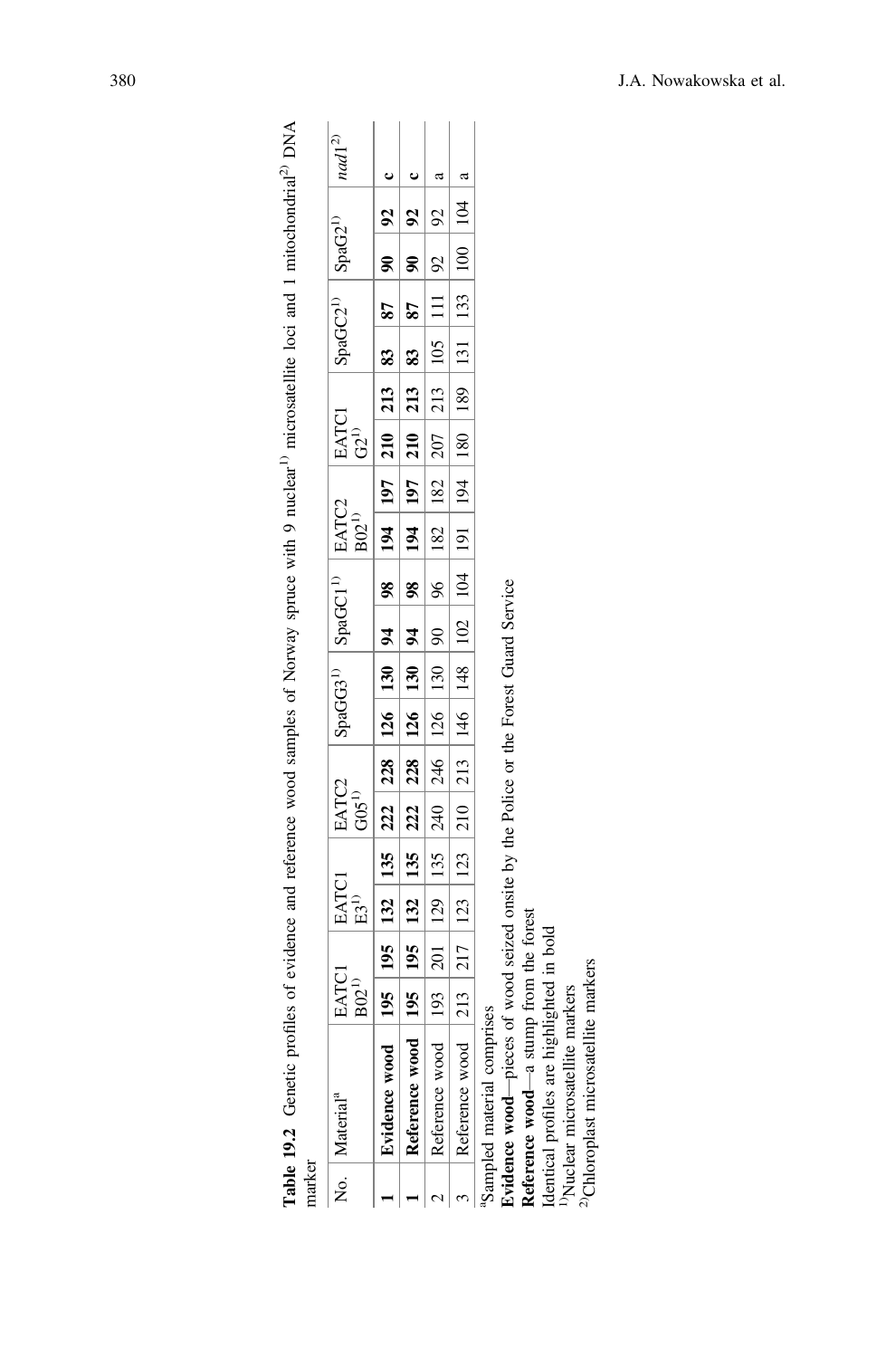In 2014, four Norway spruce wood samples (Table [19.2\)](#page-7-0) from the Forest District in N. were analyzed with the help of nine microsatellite loci, i.e., EATC1B02, EATC1E3, EATC2G05, SpAGG3, SpAGC1, EATC2B02, EATC1G2, SpAGC2, and SpAG2 (Pfeiffer et al. [1997](#page-14-0)) according to the LMB procedures. The mitochondrial nad1 gene ([Sperisen et al.](https://www.researchgate.net/publication/12080318_Sperisen_C_Buchler_U_Gugerli_F_Matyas_G_Geburek_T_Vendramin_GG_Tandem_repeats_in_plant_mitochondrial_genomes_application_to_the_analysis_of_population_differentiation_in_the_conifer_Norway_spruce_Mol_?el=1_x_8&enrichId=rgreq-5e64e6b2a9d8af8d1fccd5f35eacb76c-XXX&enrichSource=Y292ZXJQYWdlOzI4MDczMDEzODtBUzozNjQ4MTM5MTUwNDk5ODhAMTQ2Mzk4OTgyMzQ1Mg==) [2001\)](#page-15-0) variation was examined in DNA 1000 chip electrophoresis in Bioanalyser® (USA).

Genetic profiles of four silver fir wood samples (Table [19.3\)](#page-9-0) seized in 2012 in the S. Forest District were established on the basis of four nuclear microsatellite loci SF1, SFb4, SF333, and SF239 ([Cremer et al.](https://www.researchgate.net/publication/221701903_Identification_and_characterization_of_nuclear_microsatellite_loci_in_Abies_alba_Mill?el=1_x_8&enrichId=rgreq-5e64e6b2a9d8af8d1fccd5f35eacb76c-XXX&enrichSource=Y292ZXJQYWdlOzI4MDczMDEzODtBUzozNjQ4MTM5MTUwNDk5ODhAMTQ2Mzk4OTgyMzQ1Mg==) [2006](#page-14-0)), as well as two chloroplast microsatellite loci Pt30204 and Pt71936 (Vendramin and Ziegenhagen [1997\)](#page-15-0) with Phire® Plant Direct PCR Kit (Thermo Scientific, USA; ABO Ltd., Poland) according to manufacturer's instructions.

In 2013, the Phire® Plant Direct PCR Kit was also used to analyze the genetic profiles of six European larch wood samples (Table [19.4\)](#page-10-0) seized in the Forest District of K., taking into account four nuclear microsatellite loci bcLK263, bcLK211, bcLK225, and bcLK228 according to the description of Isoda and Watanabe [\(2006](#page-14-0)). For larch samples, additional taxonomic identification was performed, thanks to chloroplast and mitochondrial markers described by [Acher](https://www.researchgate.net/publication/7438756_Chloroplast_and_mitochondrial_molecular_tests_identify_EuropeanJapanese_larch_hybrids?el=1_x_8&enrichId=rgreq-5e64e6b2a9d8af8d1fccd5f35eacb76c-XXX&enrichSource=Y292ZXJQYWdlOzI4MDczMDEzODtBUzozNjQ4MTM5MTUwNDk5ODhAMTQ2Mzk4OTgyMzQ1Mg==)é et al. [\(](https://www.researchgate.net/publication/7438756_Chloroplast_and_mitochondrial_molecular_tests_identify_EuropeanJapanese_larch_hybrids?el=1_x_8&enrichId=rgreq-5e64e6b2a9d8af8d1fccd5f35eacb76c-XXX&enrichSource=Y292ZXJQYWdlOzI4MDczMDEzODtBUzozNjQ4MTM5MTUwNDk5ODhAMTQ2Mzk4OTgyMzQ1Mg==)[2004](#page-13-0)[\)](https://www.researchgate.net/publication/7438756_Chloroplast_and_mitochondrial_molecular_tests_identify_EuropeanJapanese_larch_hybrids?el=1_x_8&enrichId=rgreq-5e64e6b2a9d8af8d1fccd5f35eacb76c-XXX&enrichSource=Y292ZXJQYWdlOzI4MDczMDEzODtBUzozNjQ4MTM5MTUwNDk5ODhAMTQ2Mzk4OTgyMzQ1Mg==).

For the investigated wood material, the polymerase chain reactions (PCRs) were conducted in Veriti 96 Thermal Cycler (Life Technologies™, USA), and the quality of DNA prior amplification was checked with NanoDrop® ND-1000 spectrophotometer (Wilmington, USA). The PCR products were analyzed with the 3500 Genetic Analyzer (Life Technologies™, USA) using the 3500 Data Collection Software and GeneMapper® version 5 (Life Technologies™, USA). Mean PIC (polymorphism information content) values were established for each set of markers in MolKin software version 2.0 (Gutiérez [et al.](https://www.researchgate.net/publication/7514392_MolKin_v20_A_Computer_Program_for_Genetic_Analysis_of_Populations_Using_Molecular_Coancestry_Information?el=1_x_8&enrichId=rgreq-5e64e6b2a9d8af8d1fccd5f35eacb76c-XXX&enrichSource=Y292ZXJQYWdlOzI4MDczMDEzODtBUzozNjQ4MTM5MTUwNDk5ODhAMTQ2Mzk4OTgyMzQ1Mg==) [2005\)](#page-14-0).

# 19.6 Identity of Compared Wood Samples

In order to avoid the accidental identity of two compared wood samples with the material of reference in the stand, the probability of identity  $P_{ID}$  is calculated according to Hedrick ([2000](#page-14-0)):

$$
P_{G_{hj}|_{k_j}} = \prod_{i \in \Omega_h}^{\text{samples in } \Omega_h} P_{g_{ij}|_{k_j}}.
$$

where  $P_g$ signifies frequencies in  $ij$  alleles in  $k$  loci.

 $ii \mid k_j$ The  $P_{ID}$  estimator illustrates the probability that two individuals drawn at random from a population will have the same genotype at multiple loci and is generally used to assess the statistical confidence of the marker system for individual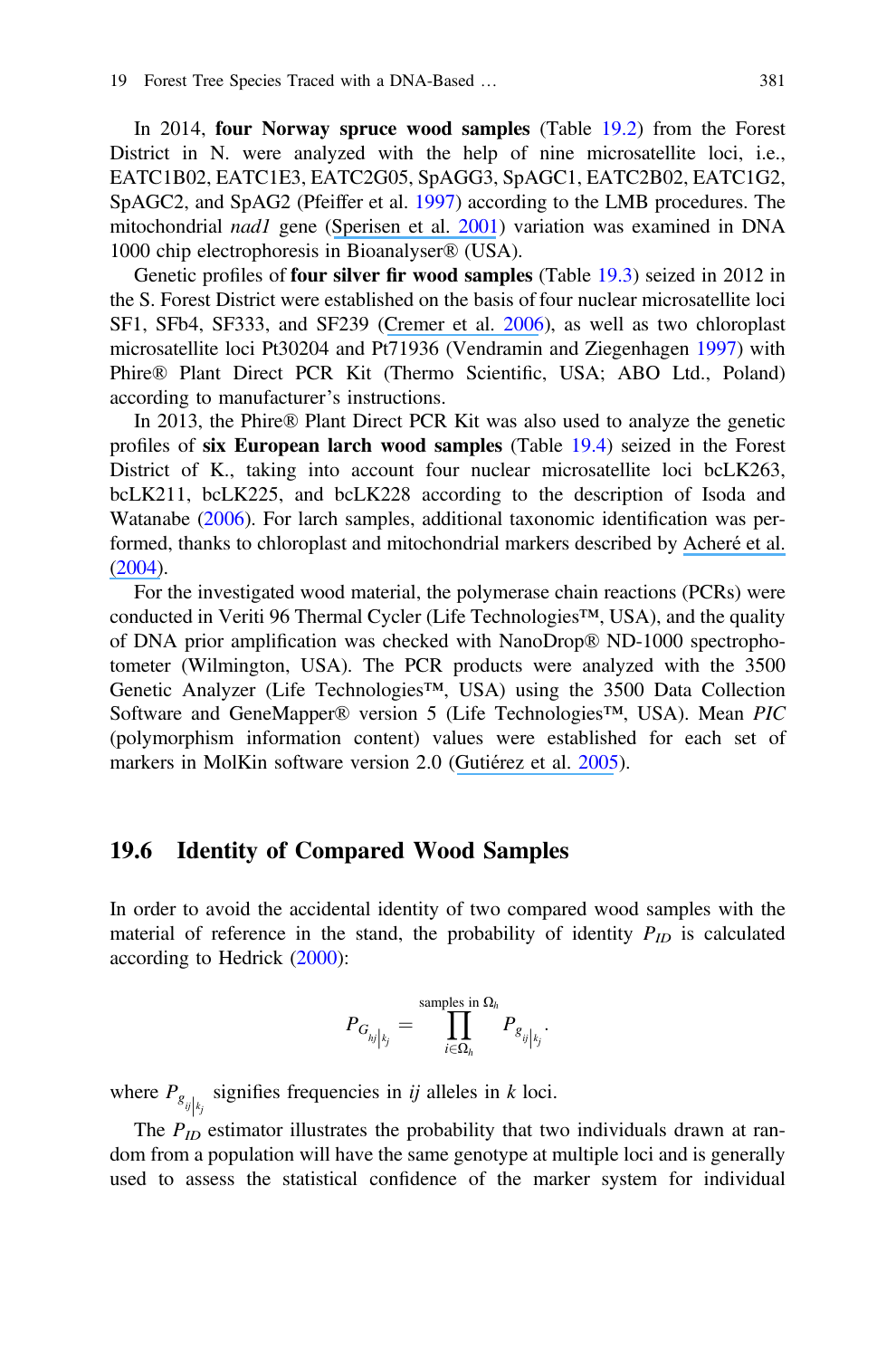<span id="page-9-0"></span>

| Table 19.3 Genetic profiles of evidence and reference wood samples of European silver fir with 4 nuclear <sup>1)</sup> and 2 chloroplast <sup>2)</sup> microsatellite DNA markers |                 |     |                |                |                            |          |               |                 |                       |                       |
|-----------------------------------------------------------------------------------------------------------------------------------------------------------------------------------|-----------------|-----|----------------|----------------|----------------------------|----------|---------------|-----------------|-----------------------|-----------------------|
| Material <sup>®</sup>                                                                                                                                                             | $SF1^{1}$       |     | $SFR4^{1}$     |                | ${\rm S}$ F333 $^{\rm 1)}$ |          | $SF239^{1}$   |                 | Pt30204 <sup>2)</sup> | Pt71936 <sup>2)</sup> |
| Evidence wood                                                                                                                                                                     | $\frac{14}{21}$ | 218 | $\frac{4}{4}$  | 172            | 166                        | 168      | $ 123\rangle$ | <sup>123</sup>  | 142                   | 149                   |
| Evidence wood                                                                                                                                                                     | 218             | 220 | $\frac{46}{5}$ | 174            | 166                        | $^{166}$ | 108           | 112             | 142                   | $\frac{49}{5}$        |
| Evidence wood                                                                                                                                                                     | 222             | 224 | 148            | 174            | 164                        | 168      | 108           | $\frac{10}{11}$ | 142                   | 149                   |
| Reference wood                                                                                                                                                                    | 222             | 224 | <b>148</b>     | <sup>174</sup> | 164                        | 168      | 108           | $\frac{1}{10}$  | 142                   | 149                   |
| Sampled material comprises                                                                                                                                                        |                 |     |                |                |                            |          |               |                 |                       |                       |

| ֖֧֧֧֚֚֚֚֚֚֚֚֚֞֝֓֝֝֓֓֝֓֝֬֝֓֝֓ <b>֓</b><br>ׇׇׇ֧֧֧֧֧֧֚֚֚֚֚֚֚֚֚֚֚֚֚֚֚֝֩֩֝֬֘ |                   |
|-------------------------------------------------------------------------|-------------------|
|                                                                         |                   |
| l                                                                       |                   |
|                                                                         |                   |
|                                                                         |                   |
| j                                                                       |                   |
|                                                                         |                   |
|                                                                         |                   |
|                                                                         |                   |
|                                                                         |                   |
| ļ                                                                       |                   |
|                                                                         |                   |
|                                                                         |                   |
|                                                                         |                   |
|                                                                         |                   |
|                                                                         |                   |
|                                                                         |                   |
| ╡<br>₢<br>≂<br>J<br>l                                                   |                   |
|                                                                         |                   |
|                                                                         |                   |
| ጥ-ሌሌ 10.1<br>$\sim$ $\sim$<br>l                                         | <b>CONTRACTOR</b> |

aSampled material comprises

"Sampled material comprises<br>Evidence wood—pieces of wood seized onsite by the Police or the Forest Guard Service Evidence wood—pieces of wood seized onsite by the Police or the Forest Guard Service

**Reference wood**—a stump from the forest<br>Identical profiles are highlighted in bold<br><sup>1</sup>)Nuclear microsatellite markers<br><sup>2</sup>/Chloroplast microsatellite markers Reference wood—a stump from the forest

Identical profiles are highlighted in bold

1)Nuclear microsatellite markers

2)Chloroplast microsatellite markers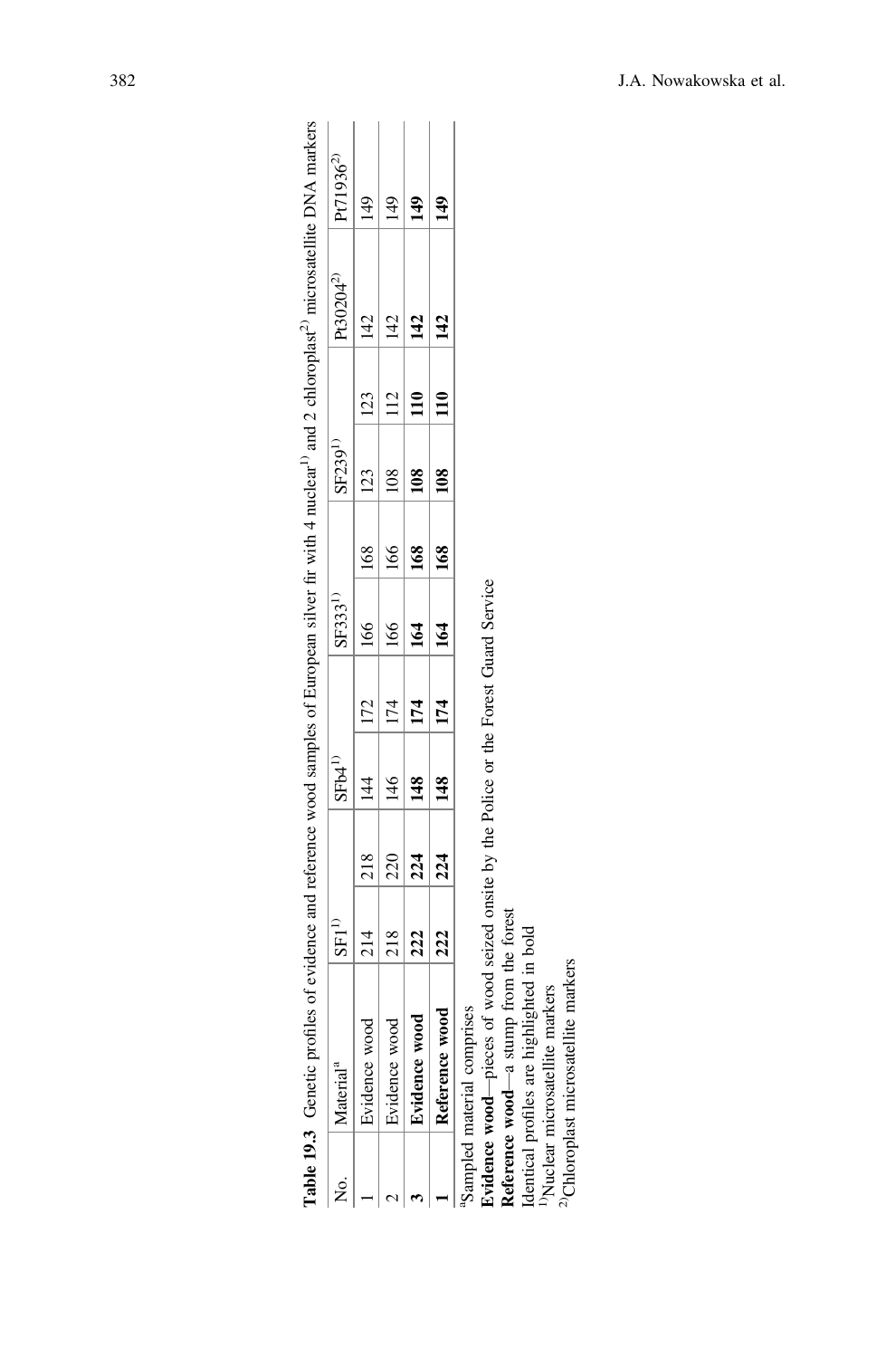| No.                     | Material <sup>a</sup> | bcLK228 <sup>1</sup> |     | $bcLK225^{1}$ |     | $bcLK211^{1}$ |     | bcLK263 <sup>1</sup> |     |
|-------------------------|-----------------------|----------------------|-----|---------------|-----|---------------|-----|----------------------|-----|
|                         | Evidence wood         | 179                  | 195 | 160           | 184 | 207           | 209 | 184                  | 240 |
| $\overline{2}$          | <b>Evidence wood</b>  | 179                  | 199 | 160           | 184 | 211           | 213 | 184                  | 240 |
| 3                       | Evidence wood         | 179                  | 195 | 160           | 184 | 207           | 209 | 184                  | 240 |
|                         | Reference wood        | 199                  | 199 | 160           | 184 | 209           | 209 | 184                  | 240 |
| 2                       | Reference wood        | 177                  | 199 | 158           | 158 | 207           | 209 | 182                  | 182 |
| $\overline{\mathbf{3}}$ | Reference wood        | 179                  | 199 | 160           | 184 | 211           | 213 | 184                  | 240 |

<span id="page-10-0"></span>Table 19.4 Genetic profiles of evidence and reference wood samples of European larch 4  $nuclear<sup>1</sup>$  microsatellite DNA markers

a Sampled material comprises

Evidence wood—pieces of wood seized onsite by the Police or the Forest Guard Service Reference wood—a stump from the forest

Identical profiles are highlighted in bold

<sup>1)</sup>Nuclear microsatellite markers

2)Chloroplast microsatellite markers

identification. In practice, the  $P_{ID} = 0.001$  for a set of DNA markers means 0.1 % of probability for the identical genotype of tree existing in the forest. Therefore, the genetic profiles of wood from material of evidence and material of reference are identical with 99.9 %.

In all coniferous samples studied for forensic purposes, the  $P_{ID}$  estimator ranged from 0.0001 (in Scots pine wood) to 0.011 (in European silver fir wood), proving the very low probability of identical genotypes among 100 randomly examined trees in the stand. These data strongly supported the decision taken by several District Courts in Poland, as far as the identification of wood samples was proved with the high probability (approximately 98.89–99.99 %).

#### 19.7 DNA Profiles as a Strong Proof in the Court Cases

The essence of comparative studies based on DNA analysis is to provide a set of genetic markers with high discrimination power between individuals. Current SSRbased multiplex kit taking into account biallelic single nucleotide polymorphism (SNPs) ensures almost 100 % of likelihood for the match between two human profiles with an error ratio of 1 to billion (Goodwin et al. [2011\)](#page-14-0). Human population is sufficient to analyze c.a. 9 STR loci with the probability close to  $1:10^6$ . Due to the high polymorphism level of the SSR loci in woody species, the minimum of 4 microsatellite DNA loci is sufficient to exclude or confirm the identity of investigated coniferous material at the level of 99.99 %.

Based on 6 nuclear and 8 chloroplast DNA markers of Scots pine wood from the G. Forest District, the genetic identity of sample  $n^{\circ}$  2 (material of evidence) and wood sample  $n^{\circ}$  1 (material of reference) was concluded (Table [19.1](#page-6-0)). The final decision sent to the court was supported by the genetic identity between those samples proved with a high probability of 99.99 % ( $P_{ID} = 0.0001$ ).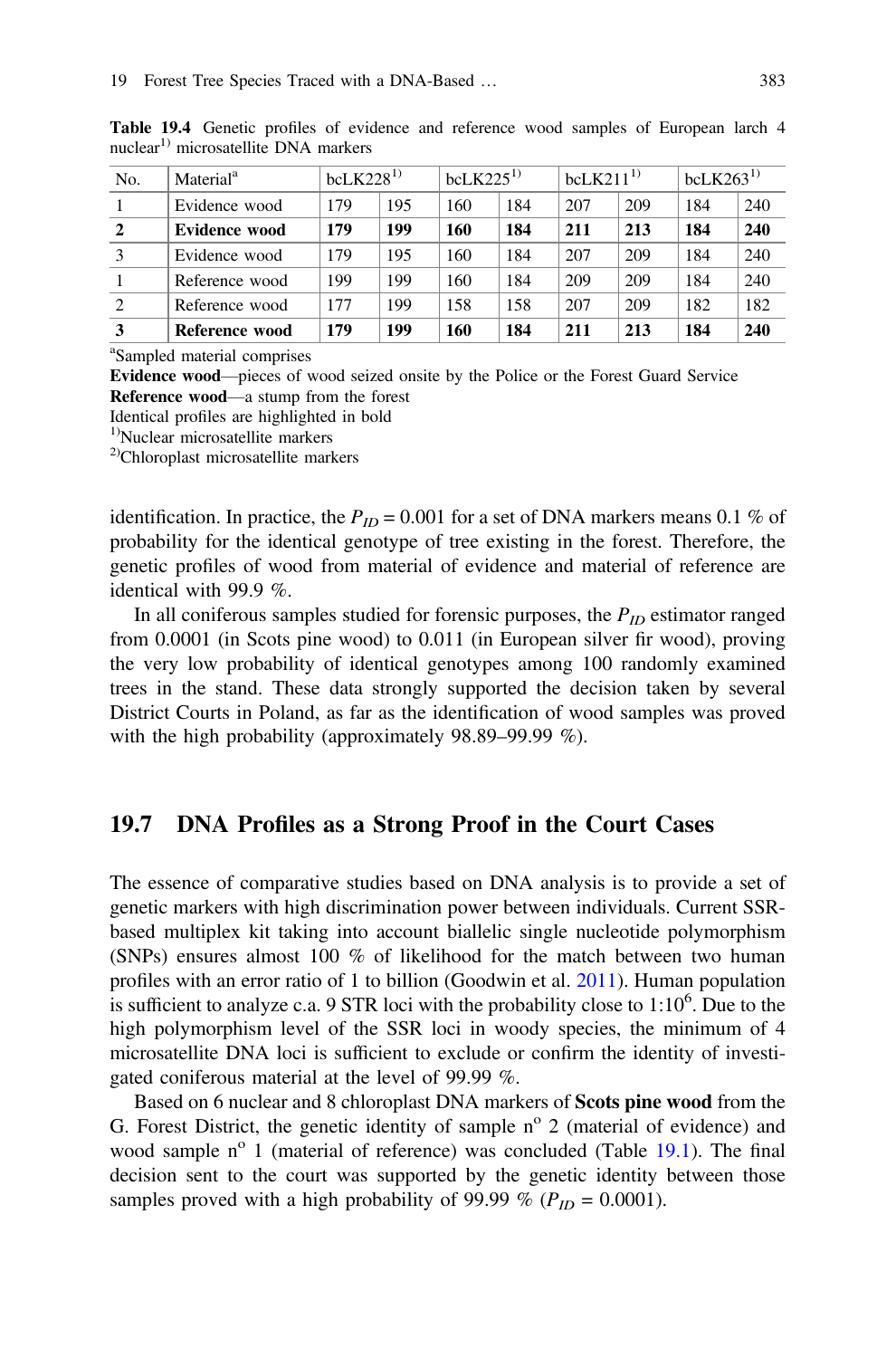A wood comparison study performed for Norway spruce wood from the N. Forest District revealed the genetic identity between evidence material  $n<sup>o</sup>$  1 and reference material n<sup>o</sup> 1 (Table [19.2\)](#page-7-0) with 99.98 % of probability ( $P_{ID} = 0.002$ ).

The DNA profile comparison between European silver fir wood samples from the S. Forest District proved the genetic identity of evidence between the material  $n^{\circ}$  3 and the reference material  $n^{\circ}$  1 (Table [19.3\)](#page-9-0) with 98.90 % of probability  $(P_{ID} = 0.011)$ .

Based on 4 nuclear DNA markers of European larch wood from the K. Forest District, the genetic identity between the sample  $n^{\circ}$  2 (material of evidence) and the wood sample  $n^{\circ}$  3 (material of reference) was determined (Table [19.4](#page-10-0)), with the high probability of 98.89 % ( $P_{ID} = 0.0102$ ).

All selected nuclear DNA markers were characterized by the high level of polymorphism content, with the mean  $\text{PIC} = 85.6 \%$  for microsatellite nuclear DNA loci and  $\text{PIC} = 95.4$  % for cytoplasmic DNA ( $\text{PIC} = 40.0$  % for mitochondrial and  $\text{PIC} = 65.7 \%$  for chloroplast DNA loci).

# 19.8 Selection Pressure and Environment-Driven Forces

The genomes of many species undergo long evolutionary processes resulting in Hardy–Weinberg equilibrium (HWE) observed in numerous forest tree populations. That means the genotype frequencies can be predicted from the frequencies of the SSR alleles. The effects of genetic drift (more pronounced in small, isolated populations) and self-pollination phenomenon are less frequent in wind-pollinated pine, spruce, fir, and larch stands. Moreover, the DNA loci are less prone to selection pressure and environment-driven forces.

Coniferous forests cover mostly areas in the Northern Hemisphere where they have a huge environmental and economic value, especially in wood industry. However, despite the high importance of this group of woody plants, the knowledge of their genomes is still limited. The genomes are not well characterized, although there are some reports pointing that gene families in conifers are much bigger than those in their angiosperm equivalents, which additionally contain a number of pseudogenes and are rich in high repetitive elements (Ahuja and Neadle [2005;](#page-13-0) [Buschiazzo et al.](https://www.researchgate.net/publication/221765681_Slow_but_not_low_Genomic_comparisons_reveal_slower_evolutionary_rate_and_higher_dNdS_in_conifers_compared_to_angiosperms?el=1_x_8&enrichId=rgreq-5e64e6b2a9d8af8d1fccd5f35eacb76c-XXX&enrichSource=Y292ZXJQYWdlOzI4MDczMDEzODtBUzozNjQ4MTM5MTUwNDk5ODhAMTQ2Mzk4OTgyMzQ1Mg==) [2012](#page-13-0)).

#### 19.9 Genome Complexity and SSR Markers

Due to the big size of the conifer genome (ca. 20–30 Gb), its molecular analysis is a major challenge. However, the genome size is not the only obstacle in the molecular analysis, but also the large effective population size, the high heterozygosity, and the low substitution rate connected to their long life span. One of the hypotheses of an evolution of conifer genome suggests that the basal number of 12 chromosomes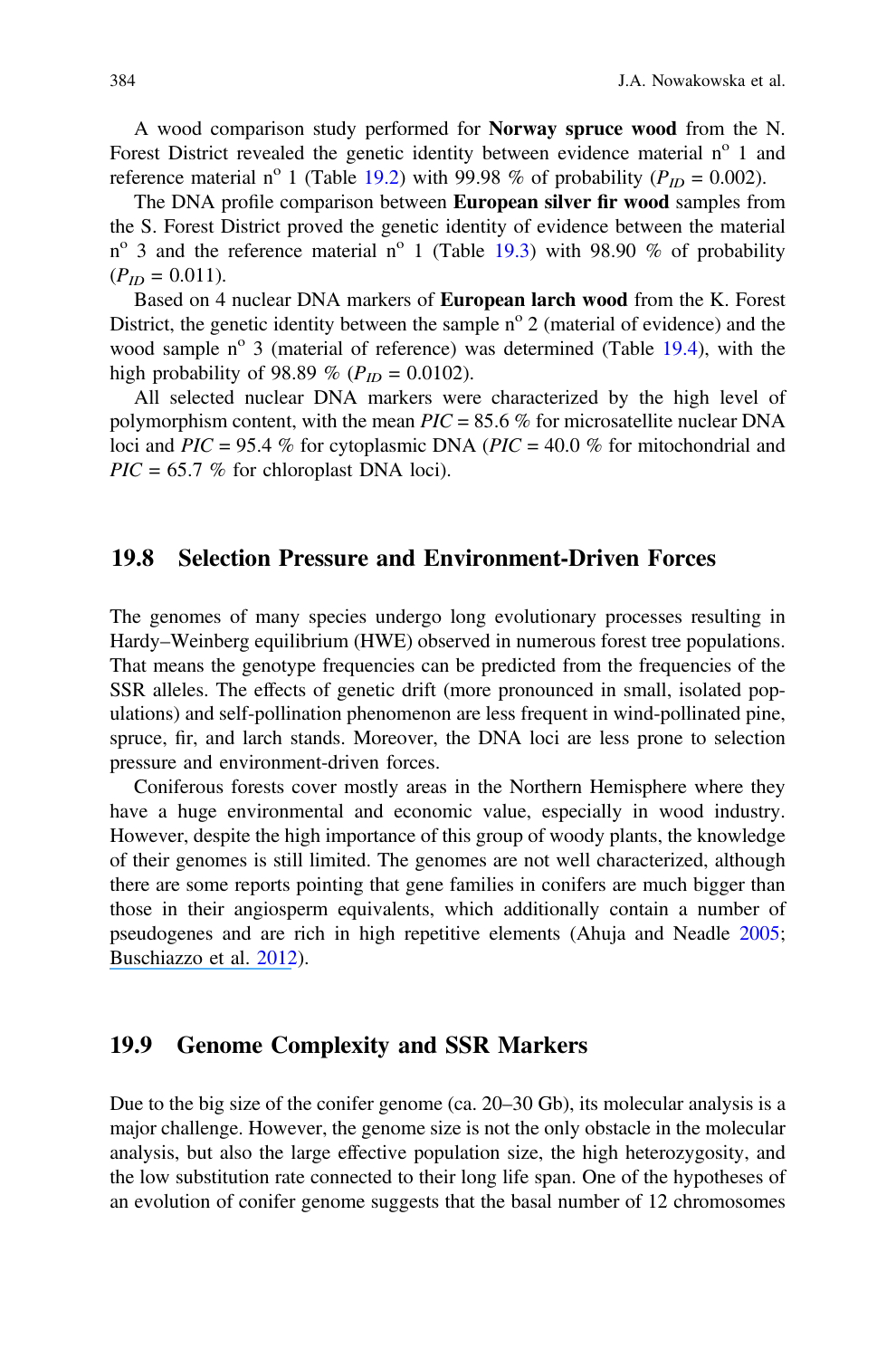$(2n = 24)$  slowly expanded according to the activity of transposable elements (LTR —long terminal repeats), which are shared in many conifer genomes. This expansion probably started early and in opposite to angiosperms, and the LTR copies remained in the genomes of conifers, because of less effective mechanism of removal of transposable elements in conifer than in other organisms ([Nystedt et al.](https://www.researchgate.net/publication/236932291_The_Norway_spruce_genome_sequence_and_conifer_genome_evolution_Nature?el=1_x_8&enrichId=rgreq-5e64e6b2a9d8af8d1fccd5f35eacb76c-XXX&enrichSource=Y292ZXJQYWdlOzI4MDczMDEzODtBUzozNjQ4MTM5MTUwNDk5ODhAMTQ2Mzk4OTgyMzQ1Mg==) [2013\)](#page-14-0). Moreover, huge chromosomes can be formed as a result of chromosome replication with genes separated with long fragments of transposable elements, pseudogenes, and highly polymorphic noncoding regions with low recombination frequencies. Conservative structure of the genome, marginal DNA rearrangements, and lack of the whole-genome duplication can explain a high degree of conservation and low phenotypic variation. However, the high degree of the adaptability of different conifers in varied ecosystems may be closely related to the high genetic variability of their huge genome sizes.

Nowadays, the SSR markers are widely used for the analysis of the population diversity, gene flow, parentship, construction of linkage maps, etc. Therefore, the knowledge of their importance, the evolution, and the rate of mutation is very valuable in many fields of research. Thanks to the DNA profiles established on the basis of minimum 4 microsatellite nuclear DNA loci, and at least one cytoplasmic (mitochondrial or chloroplast) DNA marker, the determination of the DNA profiles provided fast and reliable comparison between material of evidence (wood, needles) and material of reference (tree stumps) in the forest. Confirmed by the present and previous data obtained during the illegal logging investigation in Poland, the low probability of occurrence ( $P_{ID}$  value) of the identical genotype among randomly chosen trees in a forest stand proved the appropriateness of all nuclear and cytoplasmic DNA markers designed in the Forest Research Institute (FRI) for Scots pine, Norway spruce, silver fir, and European larch wood material investigation ([Nowakowska](https://www.researchgate.net/publication/259829353_Application_of_DNA_markers_against_illegal_logging_as_a_new_tool_for_the_Forest_Guard_Service?el=1_x_8&enrichId=rgreq-5e64e6b2a9d8af8d1fccd5f35eacb76c-XXX&enrichSource=Y292ZXJQYWdlOzI4MDczMDEzODtBUzozNjQ4MTM5MTUwNDk5ODhAMTQ2Mzk4OTgyMzQ1Mg==) [2011](#page-14-0)). Similar markers assigned for European larch identification may be successfully used for Japanese larch (L. kaempferi Sorg.) wood genetic identification (unpublished data). Still, the most crucial in the forest practice against illegal logging remains the proper manner of wood collection, avoiding material deterioration or contamination. Detailed instructions for seizing wood samples for DNA analyses were presented in a video training film entitled "DNA analysis of wood in combating timber illegal trade" ([www.ibles.pl\)](http://www.ibles.pl).

# 19.10 Perspectives of DNA Profiling Methods to Investigate Illegal Logging in Forests

The investigation focusing on DNA markers of wood resulted in designing the efficient method to be used for forensic purposes. The presented methodology helps to identify any single tree species forming major forest stands in Poland, i.e., Scots pine (P. sylvestris), Norway spruce (P. abies), European silver fir (A. alba), and European larch (L. decidua), with the high probability c.a. of 99.99 %. The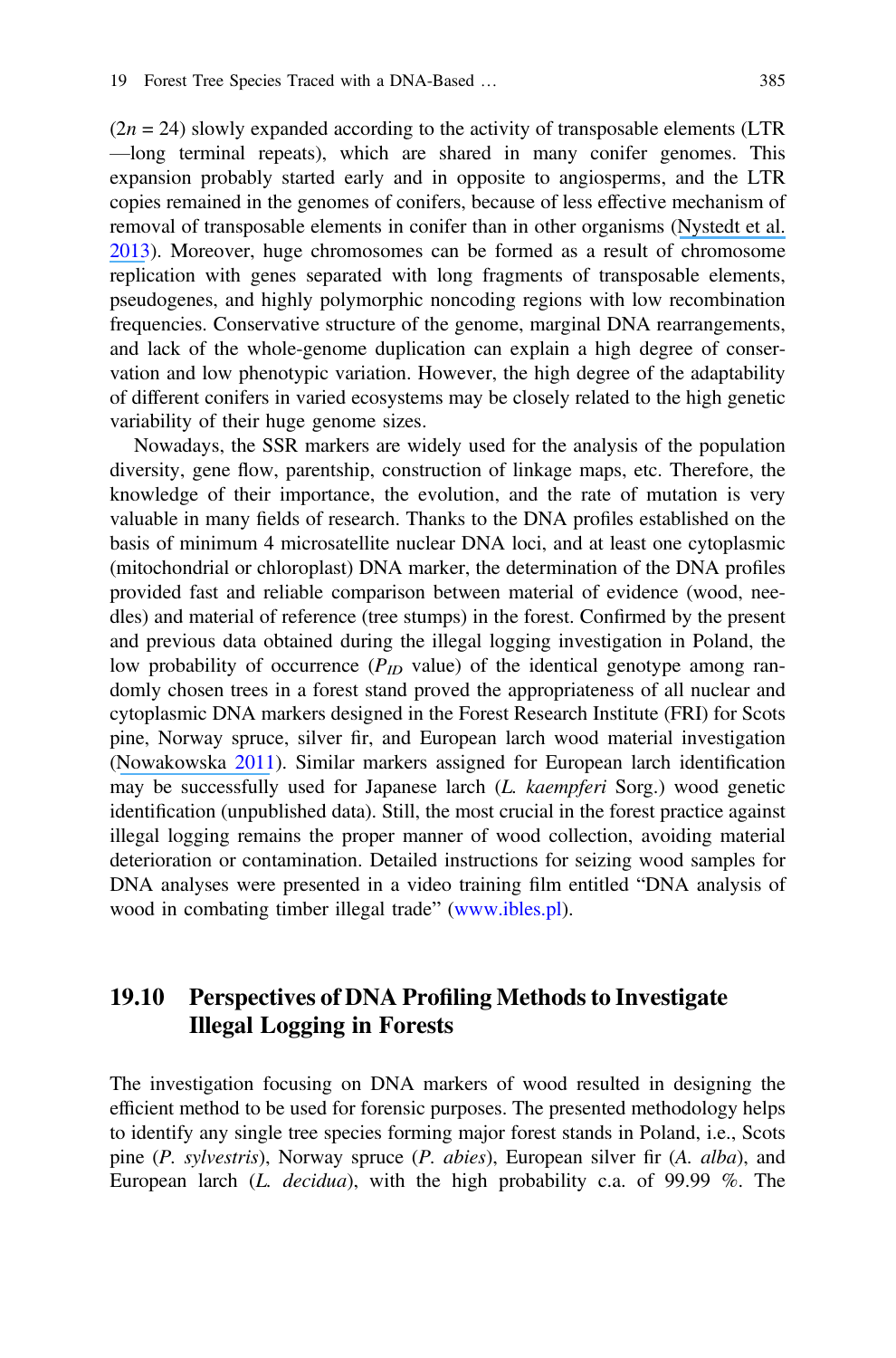<span id="page-13-0"></span>comparison based on detailed DNA patterns can be used for diagnostics of individual wood samples, taking into account the random probability of identical trees existing in the stand.

Forensic wood material (shafts, logs, sawmill assortment, and stumps) has been proved to be appropriate for the DNA-based identification studies. In order to prohibit the placing on the EU market illegally harvested timber and products derived from such timber, the genetic tool based on DNA (SSR and cytoplasmic markers) helps to identify and match the timber logs in question with the stumps found in the forest with very high probability, practically close to 100 %. It is also possible to match logs with needles (leaves), branches, or roots left on the spot of illegal harvesting. Thanks to this tool the EU traders who place their timber products on the EU market for the first time can check if wood was legally harvested.

The methods based on DNA profiling applied to investigate illegal logging in European forests may contribute to the international actions like Forest Law Enforcement, Governance and Trade (FLEGT) focusing on wood trade between overseas countries and Europe, as well as promoting wood from certified and sustainable managed forests. It is also consistent with the assumptions of the European Parliament Directive on Timber Regulation (EUTR), which came into effect in 2013 to stop the circulation of illegally logged wood in the European Union.

In future, developed genetic techniques can help to identify the wood imported from the disqualified forest regions in the world (e.g., from the forest not meeting the sustainable forest management). Also, they may help to facilitate the traceability of timber products by economic operators in this part of the supply chain referred to as traders in the EU Timber Regulation.

Acknowledgments The research concerning the forensic genetics cited in this chapter was funded by the General Directorate of State Forests (grants BLP-333 and BLP-384). The Polish Forest Service Guard and the Police are acknowledged for wood sample supply. Grateful thanks are expressed to our colleagues from FRI (IBL, Poland), especially Malgorzata Borys, M.Sc., Jolanta Bieniek, and Dr Marcin Klisz for wood processing and the DNA analyses.

# **References**

Acheré V, Faivre Rampant P, Pâ[ques LE, Prat D \(2004\) Chloroplast and mitochondrial molecular](https://www.researchgate.net/publication/7438756_Chloroplast_and_mitochondrial_molecular_tests_identify_EuropeanJapanese_larch_hybrids?el=1_x_8&enrichId=rgreq-5e64e6b2a9d8af8d1fccd5f35eacb76c-XXX&enrichSource=Y292ZXJQYWdlOzI4MDczMDEzODtBUzozNjQ4MTM5MTUwNDk5ODhAMTQ2Mzk4OTgyMzQ1Mg==) [tests identify European x Japanese larch hybrids. Theor Appl Genet 108:1643](https://www.researchgate.net/publication/7438756_Chloroplast_and_mitochondrial_molecular_tests_identify_EuropeanJapanese_larch_hybrids?el=1_x_8&enrichId=rgreq-5e64e6b2a9d8af8d1fccd5f35eacb76c-XXX&enrichSource=Y292ZXJQYWdlOzI4MDczMDEzODtBUzozNjQ4MTM5MTUwNDk5ODhAMTQ2Mzk4OTgyMzQ1Mg==)–1649

[Ahuja MR, Neale DB \(2005\) Evolution of genome size in conifers. Silvae Genet 54:126](https://www.researchgate.net/publication/299057282_Evolution_of_genome_size_in_conifers?el=1_x_8&enrichId=rgreq-5e64e6b2a9d8af8d1fccd5f35eacb76c-XXX&enrichSource=Y292ZXJQYWdlOzI4MDczMDEzODtBUzozNjQ4MTM5MTUwNDk5ODhAMTQ2Mzk4OTgyMzQ1Mg==)–137

- [Asif MJ, Cannon CH \(2005\) DNA extraction from processed wood: a case study for the](https://www.researchgate.net/publication/227123859_DNA_extraction_from_processed_wood_A_case_study_for_the_identification_of_an_endangered_timber_species_Gonystylus_bancanus?el=1_x_8&enrichId=rgreq-5e64e6b2a9d8af8d1fccd5f35eacb76c-XXX&enrichSource=Y292ZXJQYWdlOzI4MDczMDEzODtBUzozNjQ4MTM5MTUwNDk5ODhAMTQ2Mzk4OTgyMzQ1Mg==) identification [of an endangered timber species \(](https://www.researchgate.net/publication/227123859_DNA_extraction_from_processed_wood_A_case_study_for_the_identification_of_an_endangered_timber_species_Gonystylus_bancanus?el=1_x_8&enrichId=rgreq-5e64e6b2a9d8af8d1fccd5f35eacb76c-XXX&enrichSource=Y292ZXJQYWdlOzI4MDczMDEzODtBUzozNjQ4MTM5MTUwNDk5ODhAMTQ2Mzk4OTgyMzQ1Mg==)Gonystylus bancanus). Plant Mol Biol Reporter [23:185](https://www.researchgate.net/publication/227123859_DNA_extraction_from_processed_wood_A_case_study_for_the_identification_of_an_endangered_timber_species_Gonystylus_bancanus?el=1_x_8&enrichId=rgreq-5e64e6b2a9d8af8d1fccd5f35eacb76c-XXX&enrichSource=Y292ZXJQYWdlOzI4MDczMDEzODtBUzozNjQ4MTM5MTUwNDk5ODhAMTQ2Mzk4OTgyMzQ1Mg==)–192
- [Buschiazzo E, Ritland CE, Bohlmann J, Ritland K \(2012\) Slow but not low: genomic comparisons](https://www.researchgate.net/publication/221765681_Slow_but_not_low_Genomic_comparisons_reveal_slower_evolutionary_rate_and_higher_dNdS_in_conifers_compared_to_angiosperms?el=1_x_8&enrichId=rgreq-5e64e6b2a9d8af8d1fccd5f35eacb76c-XXX&enrichSource=Y292ZXJQYWdlOzI4MDczMDEzODtBUzozNjQ4MTM5MTUwNDk5ODhAMTQ2Mzk4OTgyMzQ1Mg==) [reveal slower evolutionary rate and higher dN/dS in conifers compared to angiosperms. BMC](https://www.researchgate.net/publication/221765681_Slow_but_not_low_Genomic_comparisons_reveal_slower_evolutionary_rate_and_higher_dNdS_in_conifers_compared_to_angiosperms?el=1_x_8&enrichId=rgreq-5e64e6b2a9d8af8d1fccd5f35eacb76c-XXX&enrichSource=Y292ZXJQYWdlOzI4MDczMDEzODtBUzozNjQ4MTM5MTUwNDk5ODhAMTQ2Mzk4OTgyMzQ1Mg==) [Evol Biol 12:8](https://www.researchgate.net/publication/221765681_Slow_but_not_low_Genomic_comparisons_reveal_slower_evolutionary_rate_and_higher_dNdS_in_conifers_compared_to_angiosperms?el=1_x_8&enrichId=rgreq-5e64e6b2a9d8af8d1fccd5f35eacb76c-XXX&enrichSource=Y292ZXJQYWdlOzI4MDczMDEzODtBUzozNjQ4MTM5MTUwNDk5ODhAMTQ2Mzk4OTgyMzQ1Mg==)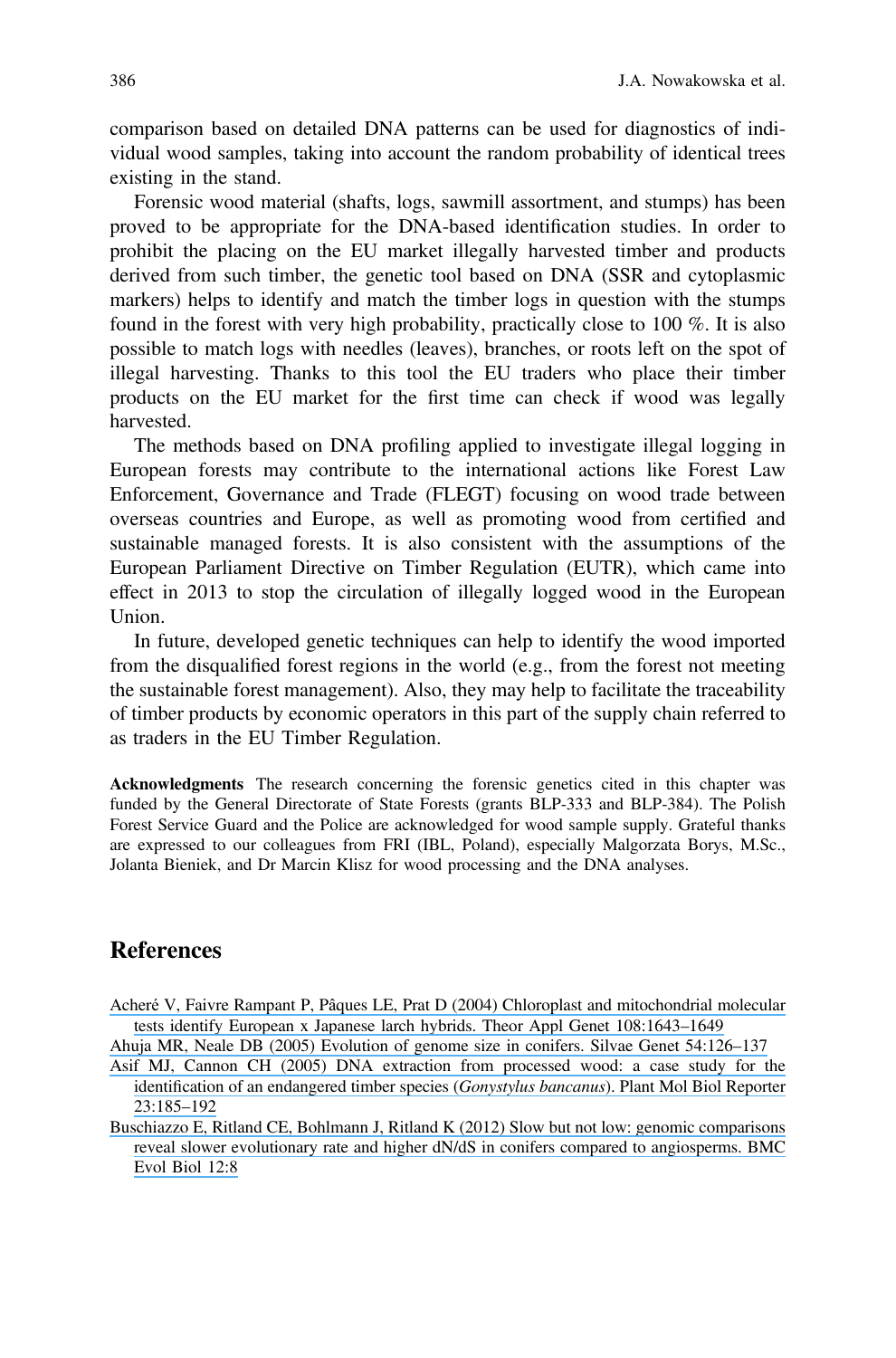- <span id="page-14-0"></span>Buschiazzo E, Gemmell NJ (2006) The rise, fall and renaissance of microsatellites in eukaryote genomes. BioEssays 28:1040–1050
- Chagné D, [Chaumeil P, Ramboer A, Collada C, Guevara A, Cervera MT, Vendramin GG,](https://www.researchgate.net/publication/8266177_Cross_species_transferability_and_mapping_of_genomic_and_cDNA_SSRs_in_pines?el=1_x_8&enrichId=rgreq-5e64e6b2a9d8af8d1fccd5f35eacb76c-XXX&enrichSource=Y292ZXJQYWdlOzI4MDczMDEzODtBUzozNjQ4MTM5MTUwNDk5ODhAMTQ2Mzk4OTgyMzQ1Mg==) [Garcia V, Frigerio JM, Echt C, Richardson T, Plomion C \(2004\) Cross-species transferability](https://www.researchgate.net/publication/8266177_Cross_species_transferability_and_mapping_of_genomic_and_cDNA_SSRs_in_pines?el=1_x_8&enrichId=rgreq-5e64e6b2a9d8af8d1fccd5f35eacb76c-XXX&enrichSource=Y292ZXJQYWdlOzI4MDczMDEzODtBUzozNjQ4MTM5MTUwNDk5ODhAMTQ2Mzk4OTgyMzQ1Mg==) [and mapping of genomic and cDNA SSRs in pines. Theor Appl Genet 109:1204](https://www.researchgate.net/publication/8266177_Cross_species_transferability_and_mapping_of_genomic_and_cDNA_SSRs_in_pines?el=1_x_8&enrichId=rgreq-5e64e6b2a9d8af8d1fccd5f35eacb76c-XXX&enrichSource=Y292ZXJQYWdlOzI4MDczMDEzODtBUzozNjQ4MTM5MTUwNDk5ODhAMTQ2Mzk4OTgyMzQ1Mg==)–1214
- [Cremer E, Liepelt S, Sebastiani F, Buonamici A, Michalczyk IM, Ziegenhagen B, Vendramin GG](https://www.researchgate.net/publication/221701903_Identification_and_characterization_of_nuclear_microsatellite_loci_in_Abies_alba_Mill?el=1_x_8&enrichId=rgreq-5e64e6b2a9d8af8d1fccd5f35eacb76c-XXX&enrichSource=Y292ZXJQYWdlOzI4MDczMDEzODtBUzozNjQ4MTM5MTUwNDk5ODhAMTQ2Mzk4OTgyMzQ1Mg==) (2006) Identification [and characterization of nuclear microsatellite loci in](https://www.researchgate.net/publication/221701903_Identification_and_characterization_of_nuclear_microsatellite_loci_in_Abies_alba_Mill?el=1_x_8&enrichId=rgreq-5e64e6b2a9d8af8d1fccd5f35eacb76c-XXX&enrichSource=Y292ZXJQYWdlOzI4MDczMDEzODtBUzozNjQ4MTM5MTUwNDk5ODhAMTQ2Mzk4OTgyMzQ1Mg==) Abies alba Mill. Mol [Ecol Notes 6:374](https://www.researchgate.net/publication/221701903_Identification_and_characterization_of_nuclear_microsatellite_loci_in_Abies_alba_Mill?el=1_x_8&enrichId=rgreq-5e64e6b2a9d8af8d1fccd5f35eacb76c-XXX&enrichSource=Y292ZXJQYWdlOzI4MDczMDEzODtBUzozNjQ4MTM5MTUwNDk5ODhAMTQ2Mzk4OTgyMzQ1Mg==)–376

[Doyle JJ, Doyle JL \(1990\) Isolation of plant DNA from fresh tissue. BRL Focus 12:13](https://www.researchgate.net/publication/246559138_Isolation_of_Plant_DNA_from_fresh_tissue?el=1_x_8&enrichId=rgreq-5e64e6b2a9d8af8d1fccd5f35eacb76c-XXX&enrichSource=Y292ZXJQYWdlOzI4MDczMDEzODtBUzozNjQ4MTM5MTUwNDk5ODhAMTQ2Mzk4OTgyMzQ1Mg==)–15

Dumolin-Lapègue S, Pemonge MH, Gielly L, Taberlet P, Petit RJ (1999) Amplification of oak DNA from ancient and modern wood. Mol Ecol 8:2137–2140

[Echt CS, May-Marquardt P \(1997\) Survey of microsatellite DNA in pine. Genome 40:9](https://www.researchgate.net/publication/14149943_Survey_of_microsatellite_DNA_in_pine?el=1_x_8&enrichId=rgreq-5e64e6b2a9d8af8d1fccd5f35eacb76c-XXX&enrichSource=Y292ZXJQYWdlOzI4MDczMDEzODtBUzozNjQ4MTM5MTUwNDk5ODhAMTQ2Mzk4OTgyMzQ1Mg==)–17

- Hedrick PW (2000) Genetics of population. Jones and Bartlett Publ Boston
- Goodwin W, Linacre A, Hadi S (2011) An introduction to Forensic genetics, 2nd ed. Wille-Blackwell Publ., pp 198
- Gutiérez JP, Royo LJ, Á[lvarez I, Goyache F \(2005\) MolKin v2.0: a computer program for genetic](https://www.researchgate.net/publication/7514392_MolKin_v20_A_Computer_Program_for_Genetic_Analysis_of_Populations_Using_Molecular_Coancestry_Information?el=1_x_8&enrichId=rgreq-5e64e6b2a9d8af8d1fccd5f35eacb76c-XXX&enrichSource=Y292ZXJQYWdlOzI4MDczMDEzODtBUzozNjQ4MTM5MTUwNDk5ODhAMTQ2Mzk4OTgyMzQ1Mg==) [analysis of populations using molecular coancestry information. J Heredity 96\(6\):718](https://www.researchgate.net/publication/7514392_MolKin_v20_A_Computer_Program_for_Genetic_Analysis_of_Populations_Using_Molecular_Coancestry_Information?el=1_x_8&enrichId=rgreq-5e64e6b2a9d8af8d1fccd5f35eacb76c-XXX&enrichSource=Y292ZXJQYWdlOzI4MDczMDEzODtBUzozNjQ4MTM5MTUwNDk5ODhAMTQ2Mzk4OTgyMzQ1Mg==)–721
- [Isoda K, Watanabe A \(2006\) Isolation and characterization of microsatellite loci from](https://www.researchgate.net/publication/230143253_Isolation_and_characterization_of_microsatellite_loci_from_Larix_kaempferi?el=1_x_8&enrichId=rgreq-5e64e6b2a9d8af8d1fccd5f35eacb76c-XXX&enrichSource=Y292ZXJQYWdlOzI4MDczMDEzODtBUzozNjQ4MTM5MTUwNDk5ODhAMTQ2Mzk4OTgyMzQ1Mg==) Larix kaempferi. [Mol Ecol Notes 6:664](https://www.researchgate.net/publication/230143253_Isolation_and_characterization_of_microsatellite_loci_from_Larix_kaempferi?el=1_x_8&enrichId=rgreq-5e64e6b2a9d8af8d1fccd5f35eacb76c-XXX&enrichSource=Y292ZXJQYWdlOzI4MDczMDEzODtBUzozNjQ4MTM5MTUwNDk5ODhAMTQ2Mzk4OTgyMzQ1Mg==)–666
- [Jaramillo-Correa JP, Aguirre-Planter E, Eguiarte LE, Khasa DP, Bousquet J \(2013\) Evolution of](https://www.researchgate.net/publication/235522645_Evolution_of_an_Ancient_Microsatellite_Hotspot_in_the_Conifer_Mitochondrial_Genome_and_Comparison_with_Other_Plants?el=1_x_8&enrichId=rgreq-5e64e6b2a9d8af8d1fccd5f35eacb76c-XXX&enrichSource=Y292ZXJQYWdlOzI4MDczMDEzODtBUzozNjQ4MTM5MTUwNDk5ODhAMTQ2Mzk4OTgyMzQ1Mg==) [an ancient microsatellite hotspot in the conifer mitochondrial genome and comparison with](https://www.researchgate.net/publication/235522645_Evolution_of_an_Ancient_Microsatellite_Hotspot_in_the_Conifer_Mitochondrial_Genome_and_Comparison_with_Other_Plants?el=1_x_8&enrichId=rgreq-5e64e6b2a9d8af8d1fccd5f35eacb76c-XXX&enrichSource=Y292ZXJQYWdlOzI4MDczMDEzODtBUzozNjQ4MTM5MTUwNDk5ODhAMTQ2Mzk4OTgyMzQ1Mg==) [other plants. J Mol Evol 76:146](https://www.researchgate.net/publication/235522645_Evolution_of_an_Ancient_Microsatellite_Hotspot_in_the_Conifer_Mitochondrial_Genome_and_Comparison_with_Other_Plants?el=1_x_8&enrichId=rgreq-5e64e6b2a9d8af8d1fccd5f35eacb76c-XXX&enrichSource=Y292ZXJQYWdlOzI4MDczMDEzODtBUzozNjQ4MTM5MTUwNDk5ODhAMTQ2Mzk4OTgyMzQ1Mg==)–157
- [Karhu A, Dieterich JH, Savolainen O \(2000\) Rapid expansion of microsatellite sequences in pines.](https://www.researchgate.net/publication/12637290_Rapid_Expansion_of_Microsatellite_Sequences_in_Pines?el=1_x_8&enrichId=rgreq-5e64e6b2a9d8af8d1fccd5f35eacb76c-XXX&enrichSource=Y292ZXJQYWdlOzI4MDczMDEzODtBUzozNjQ4MTM5MTUwNDk5ODhAMTQ2Mzk4OTgyMzQ1Mg==) [Mol Biol Evol 17:259](https://www.researchgate.net/publication/12637290_Rapid_Expansion_of_Microsatellite_Sequences_in_Pines?el=1_x_8&enrichId=rgreq-5e64e6b2a9d8af8d1fccd5f35eacb76c-XXX&enrichSource=Y292ZXJQYWdlOzI4MDczMDEzODtBUzozNjQ4MTM5MTUwNDk5ODhAMTQ2Mzk4OTgyMzQ1Mg==)–265
- [Marco J, Artajona J, Larrechi MS, Rius FX \(1994\) Relationship between geographical origin and](https://www.researchgate.net/publication/284300651_Relationship_between_geographical_origin_and_chemical_composition_of_wood_for_oak_barrels?el=1_x_8&enrichId=rgreq-5e64e6b2a9d8af8d1fccd5f35eacb76c-XXX&enrichSource=Y292ZXJQYWdlOzI4MDczMDEzODtBUzozNjQ4MTM5MTUwNDk5ODhAMTQ2Mzk4OTgyMzQ1Mg==) [chemical composition of wood for oak barrels. Am J Enol Viticulture 45:192](https://www.researchgate.net/publication/284300651_Relationship_between_geographical_origin_and_chemical_composition_of_wood_for_oak_barrels?el=1_x_8&enrichId=rgreq-5e64e6b2a9d8af8d1fccd5f35eacb76c-XXX&enrichSource=Y292ZXJQYWdlOzI4MDczMDEzODtBUzozNjQ4MTM5MTUwNDk5ODhAMTQ2Mzk4OTgyMzQ1Mg==)–200
- [Nowakowska JA \(2011\) Application of DNA markers against illegal logging as a new tool for the](https://www.researchgate.net/publication/259829353_Application_of_DNA_markers_against_illegal_logging_as_a_new_tool_for_the_Forest_Guard_Service?el=1_x_8&enrichId=rgreq-5e64e6b2a9d8af8d1fccd5f35eacb76c-XXX&enrichSource=Y292ZXJQYWdlOzI4MDczMDEzODtBUzozNjQ4MTM5MTUwNDk5ODhAMTQ2Mzk4OTgyMzQ1Mg==) [forest guard service. Folia Forestalia Pol Series A 53\(2\):142](https://www.researchgate.net/publication/259829353_Application_of_DNA_markers_against_illegal_logging_as_a_new_tool_for_the_Forest_Guard_Service?el=1_x_8&enrichId=rgreq-5e64e6b2a9d8af8d1fccd5f35eacb76c-XXX&enrichSource=Y292ZXJQYWdlOzI4MDczMDEzODtBUzozNjQ4MTM5MTUwNDk5ODhAMTQ2Mzk4OTgyMzQ1Mg==)–149
- Nowakowska JA, Pasternak T (2014) The wood DNA analysis in criminal proceedings (in Polish). ORWLP Bedoń (Poland) Editor: CILP (Forest state holding), pp 127. ISBN: 978-83-63895-18-1
- [Nystedt B, Street NR, Wetterbom A, Zuccolo A, Lin Y-Ch, Sco](https://www.researchgate.net/publication/236932291_The_Norway_spruce_genome_sequence_and_conifer_genome_evolution_Nature?el=1_x_8&enrichId=rgreq-5e64e6b2a9d8af8d1fccd5f35eacb76c-XXX&enrichSource=Y292ZXJQYWdlOzI4MDczMDEzODtBUzozNjQ4MTM5MTUwNDk5ODhAMTQ2Mzk4OTgyMzQ1Mg==)field DG, Vezzi F, Delhomme N, [Giacomello S, Alexeyenko A, Vicedomini R, Sahlin K, Sherwood E, Elfstrand M, Gramzow L,](https://www.researchgate.net/publication/236932291_The_Norway_spruce_genome_sequence_and_conifer_genome_evolution_Nature?el=1_x_8&enrichId=rgreq-5e64e6b2a9d8af8d1fccd5f35eacb76c-XXX&enrichSource=Y292ZXJQYWdlOzI4MDczMDEzODtBUzozNjQ4MTM5MTUwNDk5ODhAMTQ2Mzk4OTgyMzQ1Mg==) Holmberg K, Hällman [J, Keech O, Klasson L, Koriabine M, Kucukoglu M, K](https://www.researchgate.net/publication/236932291_The_Norway_spruce_genome_sequence_and_conifer_genome_evolution_Nature?el=1_x_8&enrichId=rgreq-5e64e6b2a9d8af8d1fccd5f35eacb76c-XXX&enrichSource=Y292ZXJQYWdlOzI4MDczMDEzODtBUzozNjQ4MTM5MTUwNDk5ODhAMTQ2Mzk4OTgyMzQ1Mg==)äller M, Luthman J, Lysholm F, Niittylä T, Olson Å[, Rilakovic N, Ritland C, Rossell](https://www.researchgate.net/publication/236932291_The_Norway_spruce_genome_sequence_and_conifer_genome_evolution_Nature?el=1_x_8&enrichId=rgreq-5e64e6b2a9d8af8d1fccd5f35eacb76c-XXX&enrichSource=Y292ZXJQYWdlOzI4MDczMDEzODtBUzozNjQ4MTM5MTUwNDk5ODhAMTQ2Mzk4OTgyMzQ1Mg==)ó JA, Sena J, Svensson T, Talavera-López C, Theiß[en G, Tuominen H, Vanneste K, Wu Z-Q, Zhang B,](https://www.researchgate.net/publication/236932291_The_Norway_spruce_genome_sequence_and_conifer_genome_evolution_Nature?el=1_x_8&enrichId=rgreq-5e64e6b2a9d8af8d1fccd5f35eacb76c-XXX&enrichSource=Y292ZXJQYWdlOzI4MDczMDEzODtBUzozNjQ4MTM5MTUwNDk5ODhAMTQ2Mzk4OTgyMzQ1Mg==) [Zerbe P, Arvestad L, Bhalerao R, Bohlmann J, Bousquet J, Gil RG, Hvidsten TR, de Jong P,](https://www.researchgate.net/publication/236932291_The_Norway_spruce_genome_sequence_and_conifer_genome_evolution_Nature?el=1_x_8&enrichId=rgreq-5e64e6b2a9d8af8d1fccd5f35eacb76c-XXX&enrichSource=Y292ZXJQYWdlOzI4MDczMDEzODtBUzozNjQ4MTM5MTUwNDk5ODhAMTQ2Mzk4OTgyMzQ1Mg==) [MacKay J, Morgante M, Ritland K, Sundberg B, Thompson SL, Van de Peer Y, Andersson B,](https://www.researchgate.net/publication/236932291_The_Norway_spruce_genome_sequence_and_conifer_genome_evolution_Nature?el=1_x_8&enrichId=rgreq-5e64e6b2a9d8af8d1fccd5f35eacb76c-XXX&enrichSource=Y292ZXJQYWdlOzI4MDczMDEzODtBUzozNjQ4MTM5MTUwNDk5ODhAMTQ2Mzk4OTgyMzQ1Mg==) [Nilsson O, Ingvarsson PK, Lundeberg J, Jansson S \(2013\) The Norway spruce genome](https://www.researchgate.net/publication/236932291_The_Norway_spruce_genome_sequence_and_conifer_genome_evolution_Nature?el=1_x_8&enrichId=rgreq-5e64e6b2a9d8af8d1fccd5f35eacb76c-XXX&enrichSource=Y292ZXJQYWdlOzI4MDczMDEzODtBUzozNjQ4MTM5MTUwNDk5ODhAMTQ2Mzk4OTgyMzQ1Mg==) [sequence and conifer genome evolution. Nature 497:579](https://www.researchgate.net/publication/236932291_The_Norway_spruce_genome_sequence_and_conifer_genome_evolution_Nature?el=1_x_8&enrichId=rgreq-5e64e6b2a9d8af8d1fccd5f35eacb76c-XXX&enrichSource=Y292ZXJQYWdlOzI4MDczMDEzODtBUzozNjQ4MTM5MTUwNDk5ODhAMTQ2Mzk4OTgyMzQ1Mg==)–584
- Pfeiffer A, Olivieri AM, Morgante M (1997) Identification and characterisation of microsatellites in Norway spruce (Picea abies K.). Genome 40:411–419
- [Provan J, Soranzo N, Wilson NJ, McNicol JW, Forrest GI, Cottrell J, Powell W \(1998\) Gene-pool](https://www.researchgate.net/publication/13499830_Gene-pool_variation_in_Caledonian_and_European_Scots_pine_Pinus_sylvestris_L_revealed_by_chloroplast_simple-sequence_repeats?el=1_x_8&enrichId=rgreq-5e64e6b2a9d8af8d1fccd5f35eacb76c-XXX&enrichSource=Y292ZXJQYWdlOzI4MDczMDEzODtBUzozNjQ4MTM5MTUwNDk5ODhAMTQ2Mzk4OTgyMzQ1Mg==) [variation in Caledonian and European Scots pine \(](https://www.researchgate.net/publication/13499830_Gene-pool_variation_in_Caledonian_and_European_Scots_pine_Pinus_sylvestris_L_revealed_by_chloroplast_simple-sequence_repeats?el=1_x_8&enrichId=rgreq-5e64e6b2a9d8af8d1fccd5f35eacb76c-XXX&enrichSource=Y292ZXJQYWdlOzI4MDczMDEzODtBUzozNjQ4MTM5MTUwNDk5ODhAMTQ2Mzk4OTgyMzQ1Mg==)Pinus sylvestris L.) revealed by chloroplast [simple-sequence repeats. Proc R Soc Lond B 265:1697](https://www.researchgate.net/publication/13499830_Gene-pool_variation_in_Caledonian_and_European_Scots_pine_Pinus_sylvestris_L_revealed_by_chloroplast_simple-sequence_repeats?el=1_x_8&enrichId=rgreq-5e64e6b2a9d8af8d1fccd5f35eacb76c-XXX&enrichSource=Y292ZXJQYWdlOzI4MDczMDEzODtBUzozNjQ4MTM5MTUwNDk5ODhAMTQ2Mzk4OTgyMzQ1Mg==)–1705
- [Rachmayanti Y, Leinemann L, Gailing O, Finkeldey R \(2006\) Extraction, ampli](https://www.researchgate.net/publication/225750890_Extraction_amplification_and_characterization_of_wood_DNA_from_Dipterocarpaceae?el=1_x_8&enrichId=rgreq-5e64e6b2a9d8af8d1fccd5f35eacb76c-XXX&enrichSource=Y292ZXJQYWdlOzI4MDczMDEzODtBUzozNjQ4MTM5MTUwNDk5ODhAMTQ2Mzk4OTgyMzQ1Mg==)fication and [characterization of wood DNA from Dipterocarpaceae. Plant Mol Biol Reporter 24:45](https://www.researchgate.net/publication/225750890_Extraction_amplification_and_characterization_of_wood_DNA_from_Dipterocarpaceae?el=1_x_8&enrichId=rgreq-5e64e6b2a9d8af8d1fccd5f35eacb76c-XXX&enrichSource=Y292ZXJQYWdlOzI4MDczMDEzODtBUzozNjQ4MTM5MTUwNDk5ODhAMTQ2Mzk4OTgyMzQ1Mg==)–55
- [Schmidt A, Doudrick RL, Heslop-Harrison JS, Shmidt T \(2000\) The contribution of short repeats](https://www.researchgate.net/publication/226046262_The_Contribution_of_Short_Repeats_of_Low_Sequence_Complexity_to_Large_Conifer_Genomes?el=1_x_8&enrichId=rgreq-5e64e6b2a9d8af8d1fccd5f35eacb76c-XXX&enrichSource=Y292ZXJQYWdlOzI4MDczMDEzODtBUzozNjQ4MTM5MTUwNDk5ODhAMTQ2Mzk4OTgyMzQ1Mg==) [of low sequence complexity to large conifer genomes. Theor Appl Genet 101:7](https://www.researchgate.net/publication/226046262_The_Contribution_of_Short_Repeats_of_Low_Sequence_Complexity_to_Large_Conifer_Genomes?el=1_x_8&enrichId=rgreq-5e64e6b2a9d8af8d1fccd5f35eacb76c-XXX&enrichSource=Y292ZXJQYWdlOzI4MDczMDEzODtBUzozNjQ4MTM5MTUwNDk5ODhAMTQ2Mzk4OTgyMzQ1Mg==)–14
- Seton C (1988) Life for sex killer who sent decoy to take genetic test. The Times (London)
- Smith DN, Devey ME (1994) Occurrence and inheritance of microsatellites in *Pinus radiate*. Genome 37:977–983
- [Soranzo N, Provan J, Powell W \(1998\) Characterization of microsatellite loci in](https://www.researchgate.net/publication/13551886_Characterisation_of_microsatellite_loci_in_Pinus_sylvestris_L?el=1_x_8&enrichId=rgreq-5e64e6b2a9d8af8d1fccd5f35eacb76c-XXX&enrichSource=Y292ZXJQYWdlOzI4MDczMDEzODtBUzozNjQ4MTM5MTUwNDk5ODhAMTQ2Mzk4OTgyMzQ1Mg==) Pinus sylvestris [L. Mol Ecol 7:1247](https://www.researchgate.net/publication/13551886_Characterisation_of_microsatellite_loci_in_Pinus_sylvestris_L?el=1_x_8&enrichId=rgreq-5e64e6b2a9d8af8d1fccd5f35eacb76c-XXX&enrichSource=Y292ZXJQYWdlOzI4MDczMDEzODtBUzozNjQ4MTM5MTUwNDk5ODhAMTQ2Mzk4OTgyMzQ1Mg==)–1263